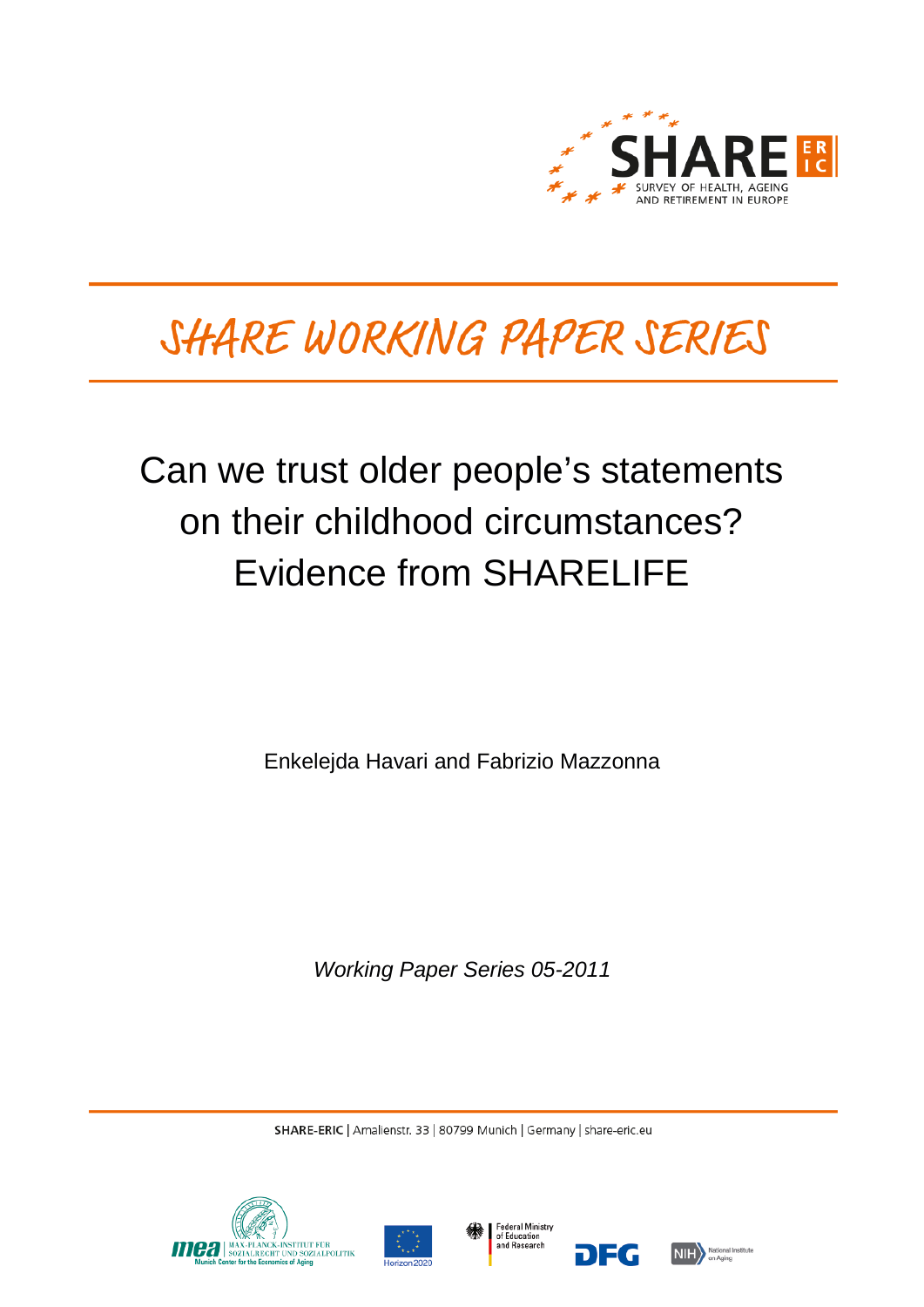# Can we trust older people's statements on their childhood circumstances? Evidence from SHARELIFE<sup>∗</sup>

Enkelejda Havari Tor Vergata University

Fabrizio Mazzonna Ca' Foscari University of Venice and MEA†

Draft version August 2011

#### Abstract

This study provides evidence about the quality of retrospective assessments of individuals aged 50+ regarding their childhood histories in 3rd wave of the Survey of Health Ageing and Retirement in Europe (SHARE). Early life events are important to social scientists in predicting individuals' outcomes in adulthood. Nevertheless, there is wide skepticism about the ability of old age respondents to recall with good accuracy events which happened decades ago. We assess the internal and external consistency of some measures of childhood health and socio-economic status and find that overall respondents seem to remember well their health status and living conditions between ages 0-15. Thanks to the cross-country dimension of SHARE (13 European countries), we are able to compare individual responses with aggregate data (e.g. GDP per capita) at country level. The results we find should mitigate doubts on retrospective data collection and promote their use for research purposes.

Keywords: retrospective, childhood, health, SHARE, methods.

JEL codes: I10, J10, J14.

<sup>∗</sup>This paper uses data from SHARE release 2.3.1. SHARE data collection in 2004-2007 was primarily funded by the European Commission through its 5th and 6th framework programmes (project numbers QLK6-CT-2001- 00360; RII-CT- 2006-062193; CIT5-CT-2005-028857). Additional funding by the US National Institute on Aging (grant numbers U01 AG09740-13S2; P01 AG005842; P01 AG08291; P30 AG12815; Y1-AG-4553-01; OGHA 04-064; R21 AG025169) as well as by various national sources is gratefully acknowledged (see http://www.share-project.org for a full list of funding institutions).

<sup>†</sup>Munich Center for the Economics of Ageing (MEA) at the Max-Planck-Institute for Social Law and Social Policy (MPISOC).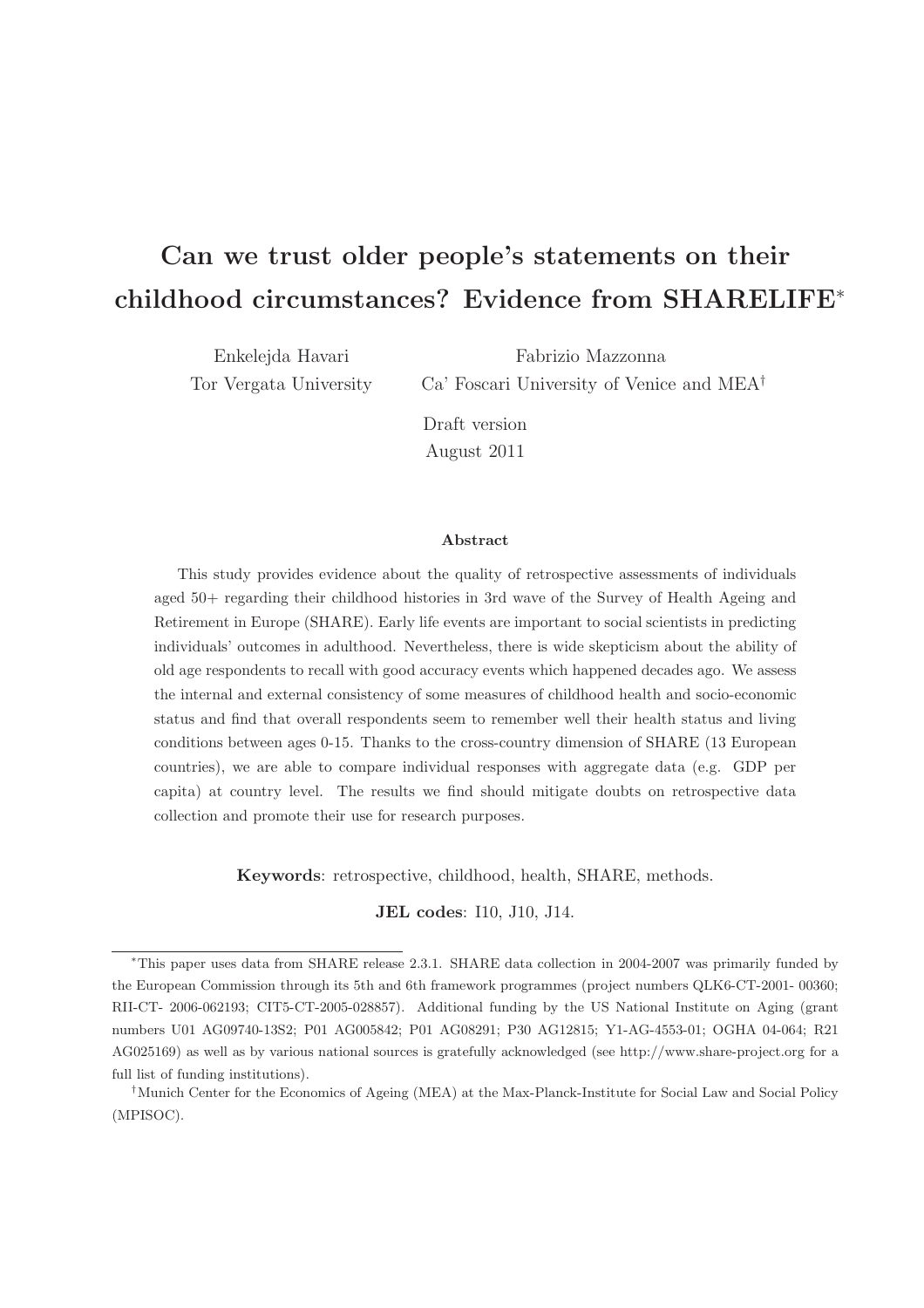# 1 Introduction

Nowadays, researchers are becoming increasingly interested in assessing causal relationships between childhood circumstances and outcomes in adulthood. This is due to a large literature on child development which documents that early life events are good predictors for health and labor market outcomes in adulthood (e.g. Currie 2009, Case et al. 2002, 2005, 2010). As stressed by Almond and Currie (2010), many empirical works based on life-course data show that childhood characteristics (measured at age 0-5) can predict 20% of the variation in wages at age 33, which is a good result for labor economists. Cunha and Heckman (2007) show that cognitive and noncognitive skills - that are fundamental for later life outcomes - are the results of the interaction of genetic traits and early environmental factors. Another body of research in developmental epidemiology arrives to similar conclusions by documenting the role of adverse early environment on adult health status (Barker 1998, Gluckman and Hanson 2005).

However, to assess whether childhood circumstances affect directly adult health and socioeconomic status or indirectly through human capital accumulation (e.g. education), one needs to have detailed data on individuals' lives from birth to adulthood. Unfortunately prospective surveys like nationally representative cohort studies (e.g. British cohort studies) that follow individuals for a long time are expensive and available for a limited number of countries (e.g. US, UK).

The alternative is to collect retrospective information where individuals provide subjective assessments on their health status and living conditions in childhood, as well as their experiences in health, education, employment, life satisfaction, etc. As stressed by Schröder (2008) this method is "faster, less costly and the risk that respondents drop out of the study is much lower than in a prospective survey".

Nonetheless, this method may suffer from problems of recall bias and coloring. Recall bias arises when individuals do not remember accurately when and how an event took place in the past, whereas coloring (anchoring) is a consequence of projecting the current status (e.g. health) in the past, when answering to questions on childhood or young adulthood.

Despite these potential concerns, recent longitudinal surveys have started to collect retrospective information on individuals life histories (including information on their childhood circumstances), to have a picture of their experiences before the baseline year of the survey. As Smith (2009a) argues, information on pre-baseline health histories is crucial for researchers in order to avoid untestable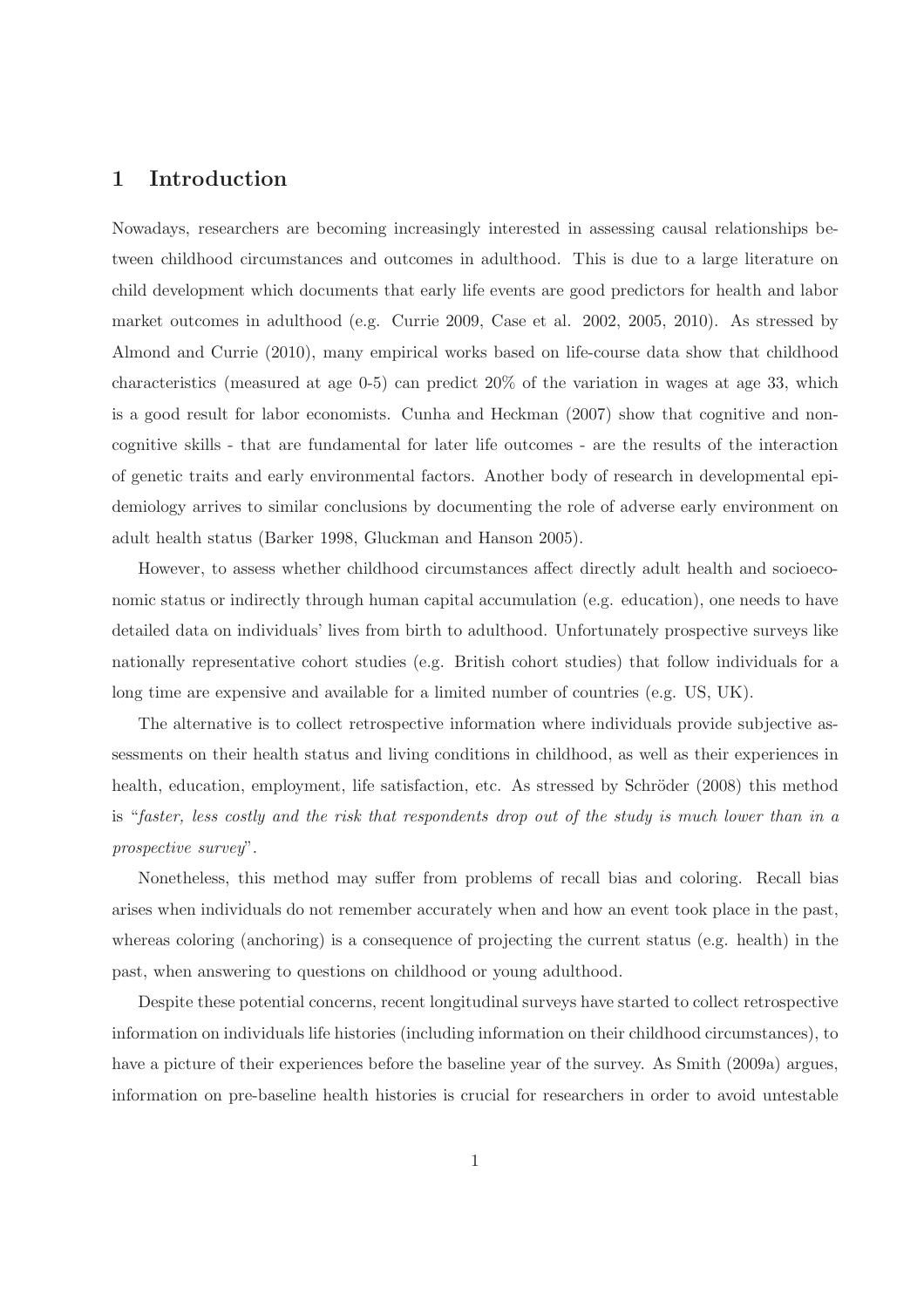assumptions on the initial conditions. This is particularly true for a high-quality longitudinal survey like the Survey of Health Ageing and Retirement in Europe (SHARE) that collects micro-data on health and socioeconomic status of individuals aged 50 or more across 15 European countries. For this reason, the third wave, called SHARELIFE, provides retrospective data on individuals aged 50+ and their spouses, independent of age, regarding their health and working history, childhood circumstances and family background and other general questions on well-being from childhood to adulthood. Since respondents have to recall events that took place 50 years ago or longer, the assessment of data quality in SHARELIFE is of primary interest. So far, there are only a few contributions that look at the accuracy of retrospective assessments in SHARELIFE (data released in November 2010). Garrouste and Paccagnella (2010) provide an overall assessment of recall bias in SHARE concentrating mostly on how coherent are individuals in answering to the same questions at different points in time (2004, 2006, 2008). Yet, there are no works that carefully look at responses on childhood characteristics and circumstances.

Our contribution is therefore to analyze the quality of retrospective information on childhood characteristics in SHARELIFE, which might be of interest for many researchers.

Studies based on longitudinal surveys similar to SHARE (e.g. PSID, HRS), have been mostly dealing with the quality of retrospective childhood health measures such as self-reported childhood health status (SRHS) and chronic diseases (e.g. Haas 2007, Smith 2009a). However, as stressed by Smith (2009a): "other domains of childhood, in addition to health status, may be critical for later life. These might include child exposure to adverse physical or social environment". For this reason, we analyze not only the quality of some childhood health measures but we also consider indicators of family socio-economic background (e.g. number of books, accommodation features), as well as episodes of hunger and financial hardship that should be important predictors of later life outcomes.

In evaluating the quality of childhood measures we concentrate on their within wave consistency but we also exploit the cross-country dimension of SHARE. In particular, we use external data (i.e. GDP per capita, average years of schooling and war episodes) at country level to provide some external validity on variables related to childhood SES, hunger and financial hardship episodes.

It is clear that in absence of administrative data to compare with the retrospective assessments on childhood characteristics it is difficult to have a sharp evaluation of their quality<sup>1</sup>. Nevertheless,

<sup>1</sup>Only for Germany there is a project that links survey data to administrative records (see Korbmacher and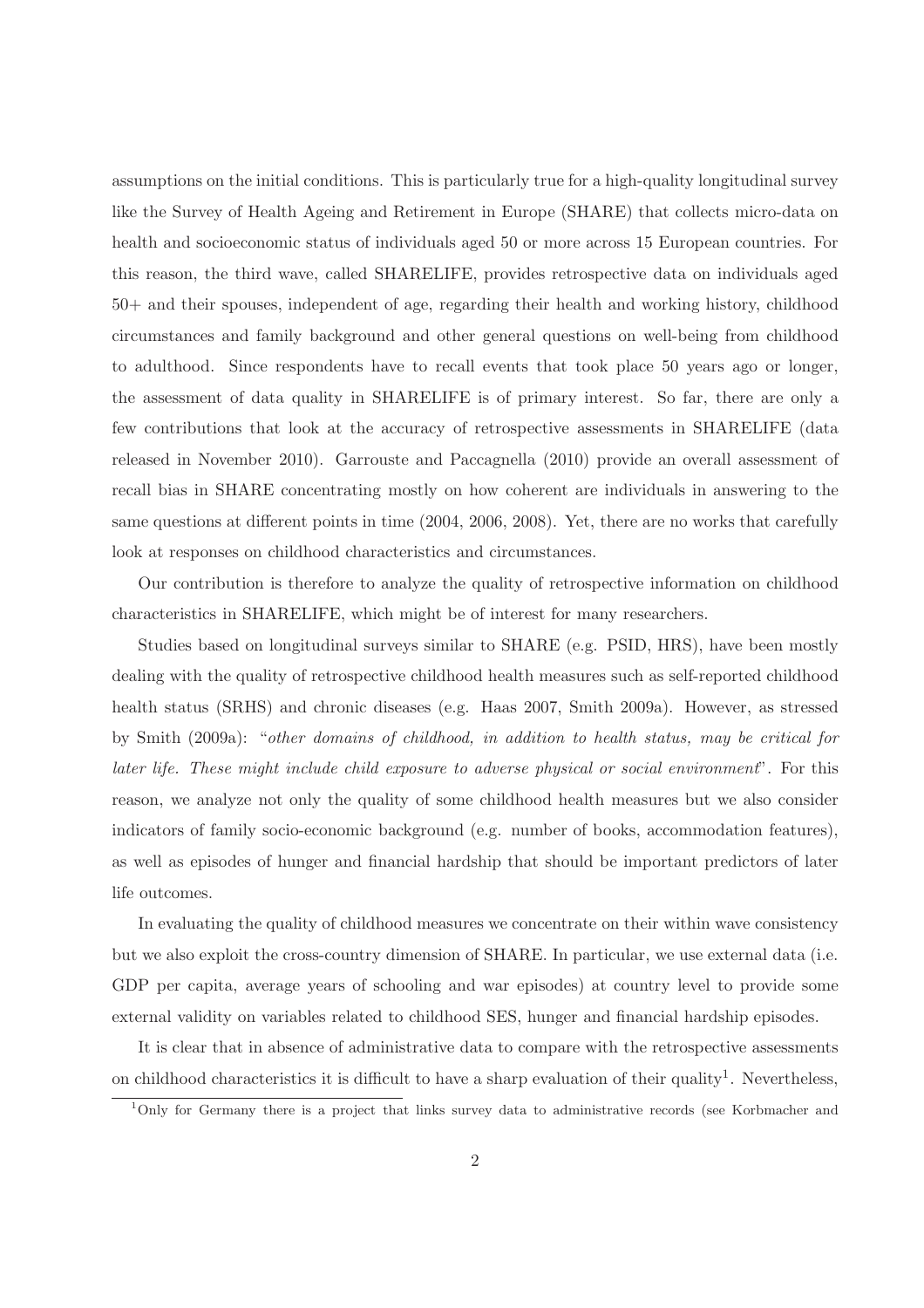our results show a good level of internal and external consistency of most of the self-reported childhood measures, especially when we exploit the cross-country dimension of SHARE.

The remainder of this paper is organized as follows: Section 2 presents a brief review of the major works that assesses the quality of retrospective information; Section 3 describes the data and the methods used for this study; Section 4 presents our results; Section 5 offers some conclusions.

### 2 Literature on retrospective data

In the past 20 years there has been a growing interest in assessing the quality of retrospective data. This is strictly linked to the widespread use of household survey data that cover different dimensions of individuals and their families' life (e.g. lifetime earnings, health status, health care). The alternative way, embraced by most developed and developing countries (e.g. HRS, SHARE, ELSA, DHS), is to collect individual data at different points in time in a longitudinal framework by asking information on individuals' life histories before the baseline year of the survey. Unfortunately, the desirability to collect retrospective data over a long period of an individual's life is counterbalanced by different critiques on data quality (Bound et al. 2001). That is especially true when individuals are asked to remember events occurred up to 50 years ago or even more, like in SHARELIFE. The presence of recall errors, in fact, may bias the estimates of the long-run effects of childhood events on later-life outcomes.

Several contributions (Dex 1991, Beckett 2001, Smith and Thomas 2003), agree that the recall of an event depends on its attributes (e.g. timing, frequency with which it has occurred, etc.), respondents' characteristics (age, schooling) and the survey practices implemented (e.g. the use of temporal landmarks derived by the most important life events during life). Intuitively, an event occurred decades ago would be recalled with less accuracy with respect to an event that took place last week or last year. However, the more salient an event with more accuracy it will be recalled, even after 50 years ago since it has occurred.

To deal with recall bias the literature has developed in two directions:  $i$ ) find ways to minimize recall errors in a survey (ex-ante approach);  $ii)$  assess the quality of recall data (ex-post). On the former Bound et al. (2001) and Beckett (2001) provide useful summaries.

To improve the design of retrospective surveys, scientists have tried to exploit how memory Schröder 2010).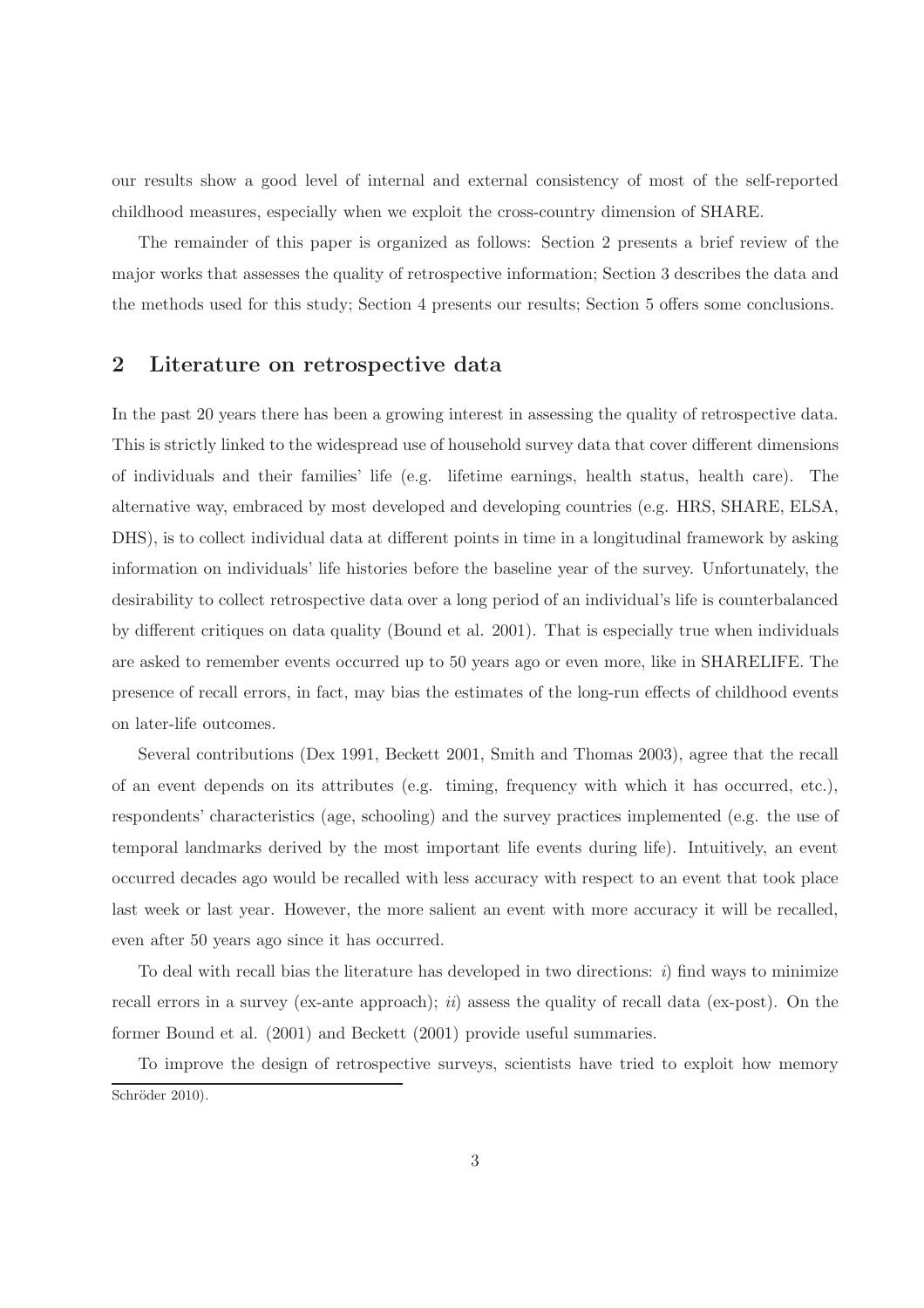works. Two are the most intuitive points behind such approach. First, events that are more important are easier to remember. Second, memory is organized in a hierarchical format, namely it moves from general structure to generic ones (e.g. Belli 1998).

So far, one practical way has been the use of Life Calendar Methods (LCM). They are based on a bounded recall framework, according to which the presence of outstanding events during one's life - such as marriage date, child birth etc. - can be used as an anchor for recalling other events that have changed more frequently (e.g. patterns of mobility in accommodation). The first attempt was done by Friedman (1988) in a paper and pen version (Börsch-Supan 2008). Nowadays it is possible to opt for modern computerized versions, where respondents can see the placement of the events in a monitor while they answer. Belli et al. (2005) implemented this method within the PSID survey, arguing that graphical devices in general and LCM approaches in particular can improve respondents recall ability.

The other strand of the literature evaluates the quality of retrospective assessments once the data are collected. One way to do it is to validate retrospective information with more objective assessments. Such practice is followed especially by epidemiologists when dealing with retrospective childhood illnesses. Krall et al. (1988) validated self-reports of respondents' childhood diseases, accidents, hospitalizations at age 30, 40 and 50 by using physician assessments collected during their infancy in a longitudinal prospective study. Illnesses were recalled with a high level of accuracy of about 85% at age 50. Similarly, Berney and Blane (1998) revealed that a substantial majority of subjects had recalled simple socio-demographic information, such as a father's occupation and simple residential information, after a period of 50 years with a useful degree of accuracy<sup>2</sup>.

Smith (2009a), on the other hand, validates the quality of responses on child diseases (infectious diseases, asthma, allergies etc.) by linking disease prevalence rates in the HRS and PSID with objective prevalence rates from the National Health Examination Survey when the respondents were children. However, with the enrichment of household surveys other methods have been applied. Using the HRS and PSID, Haas (1997) and Haas and Bishop (2000) compare individual's responses over time showing that the retrospective measure of SRCH is reliably reported. A similar study on HRS has been done by Elo (1998) where she finds a high level of consistency between childhood SRHS and indicators for missing school due to health problems.

<sup>2</sup>The study based on 57 observation compare interview data on selected items with archive material achieving a level of agreement between 83% to 100%.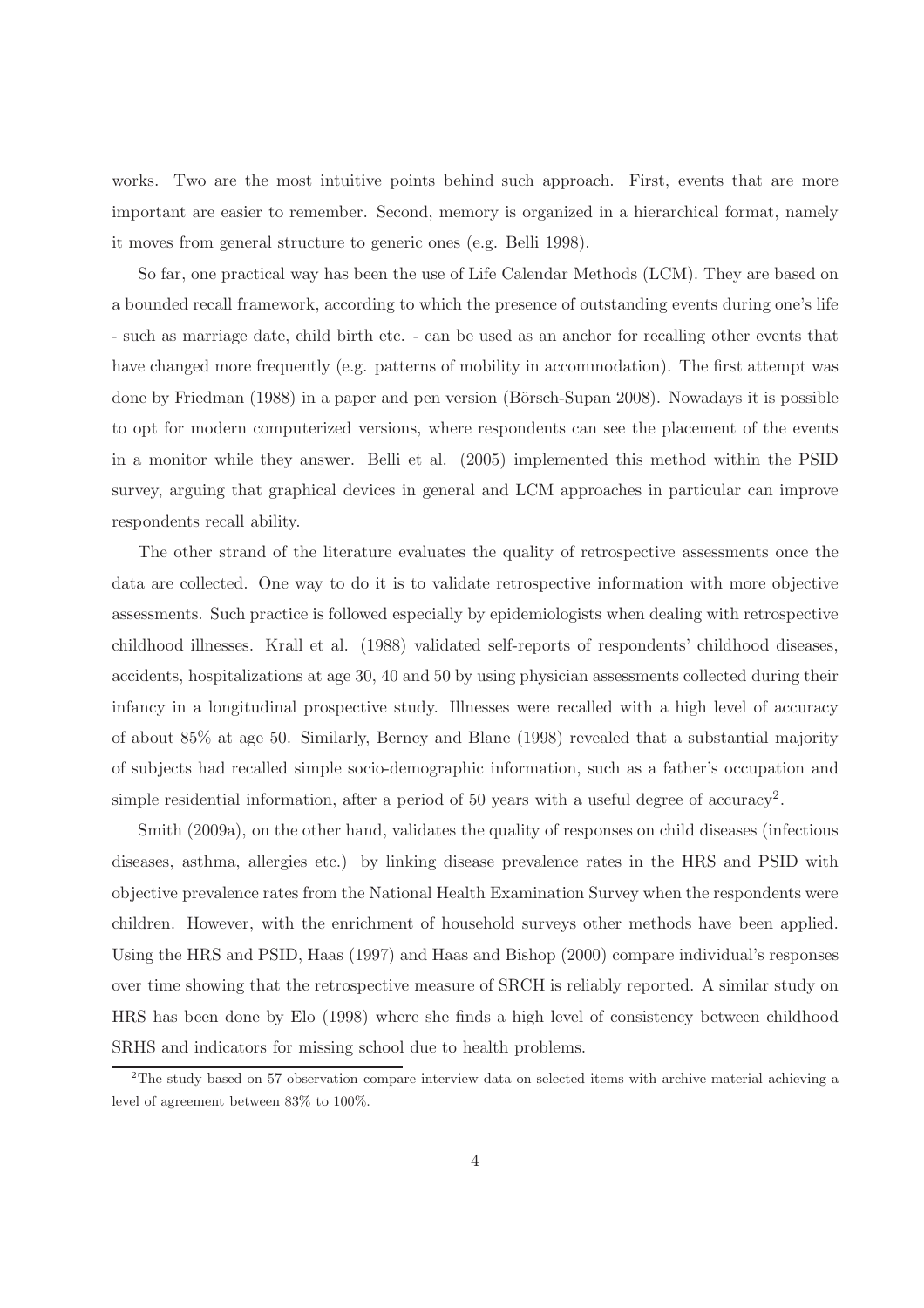# 3 Data and methods

#### 3.1 Data

The Survey of Health, Ageing and Retirement in Europe (SHARE) is a multidisciplinary, crossnational bi-annual household panel survey started in 2004. The survey collects data on health, socio-economic status (SES), and social and family networks for nationally representative samples of elderly people in the participating countries. SHARE is designed to be cross-nationally comparable and is harmonized with the U.S. Health and Retirement Study (HRS) and the English Longitudinal Study of Ageing (ELSA). We use data from 13 countries where individuals participate to both the second and the third wave of the survey. These countries represent different European regions, from Scandinavia (Denmark, Sweden) through Central Europe (Austria, Belgium, France, Germany, the Netherlands, Switzerland) and Mediterranean countries (Greece, Italy, Spain) to Eastern European (Poland and Czech Republic). The target population consists of individuals aged 50 and over who speak the official language of each country and do not live abroad or in an institution, plus their spouses or partners irrespective of age.

The third wave of SHARE, called SHARELIFE, has been implemented to collect the retrospective histories of the SHARE respondents in order to obtain information about the respondents' lives before the baseline year of the survey (2004). The survey design of SHARELIFE has been implemented following the above mentioned literature on retrospective data collection in order to improve the respondents' recall ability. First, SHARELIFE orders the different interview modules according to what is usually most important for the respondent and thus remembered most accurately. The interview, in fact, starts with questions about the children, then follow a module about partner and marriage, events that should be easily remembered. Second, the interview is supported with a life grid computerized version of the LCM that serves as the basis for the SHARE-LIFE interview. "Life events are recorded into this life grid, where sets of topics such as children, partners, or work are combined with the time dimension and external historical events" (Schröder 2010). Basically, as the respondent answers, the information appears in the calendar for both the respondent and the interviewer to see, so that the interviewer has an easy way of linking questions to personal events.

As mentioned before, this method was experimented first in the PSID but then it was done by telephone interview, so the respondent could not see the calendar (Belli et al. 2005). The En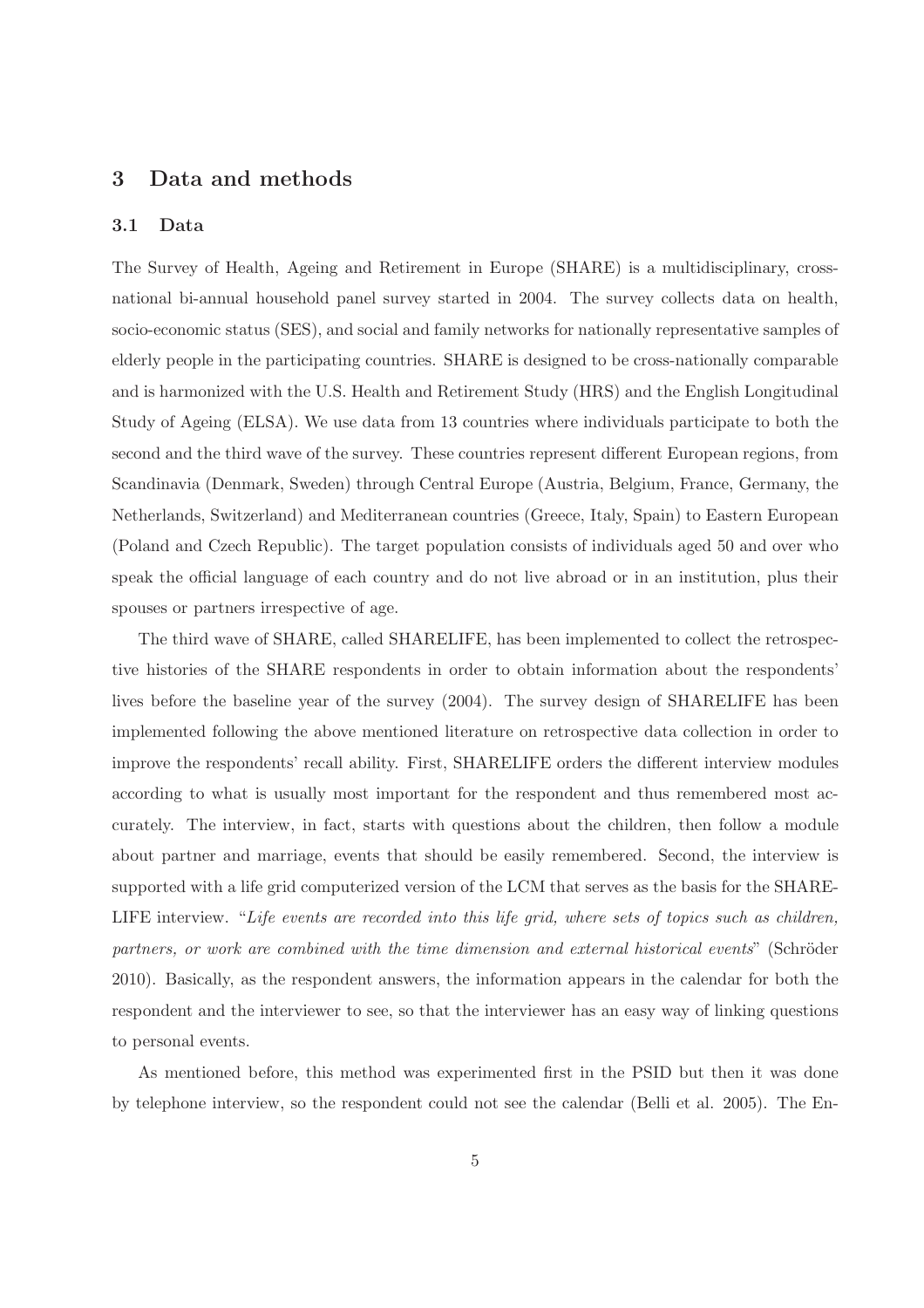glish Longitudinal Study of Ageing (ELSA), instead, implemented a face-to-face computer assisted interview in 2007 that serves as a basis for the SHARELIFE interview with the benefit of the comparability of these two studies.

#### 3.2 Measures of childhood circumstances

In this paper we investigate the quality of some of retrospective questions in SHARELIFE that contains valuable childhood information. In particular, we focus our attention on three modules of the questionnaire: childhood health, childhood SES and general life.

The health section opens by asking respondents to rate their health from birth up to age 15 in five categories (excellent, very good, good, fair, poor), following the same format of adult SRHS. Besides, questions on whether the respondent has missed school because of health problems are asked. Finally, to have more details on health status, it is asked whether or not individuals experienced any of the following diseases from birth until age 15 : infectious diseases, polio, asthma, other respiratory problems, allergies, severe diarrhea, meningitis, chronic ear problems, speech impairment, difficulty seeing, severe epilepsy/seizures, emotional, nervous, or psychiatric problems, fractures, appendicitis, diabetes, heart problems, leukemia, cancer or other not listed.

The childhood SES section asks respondents to provide information on their living conditions and family characteristics when they were 10 years old. Among many variables of interest we concentrate on the number of rooms and number of people in the house (excluding bathrooms and kitchens), features of accommodation (fixed bath, cold and hot running water supply, inside toilet and central heating), number of books at home (from none to 2 or more bookcases) and the occupation of the main breadwinner (10 categories). They give an idea about the living standard of the family in which the respondent grew up. Furthermore, in the same section we present assessments of respondents' relative position in Math and Language at age 10 with respect to their class-mates.

The last module that we consider is a general life section that provides relevant information on hunger and financial hardship episodes. We decided to focus on these questions because they might be particularly relevant for research on the long-term consequences of childhood circumstances on adult outcomes. Information on these episodes are asked in following two questions: i) Looking back on your life was there a period in which you suffered from hunger (financial hardship)? If yes, when did it start and when did it stop? Knowing year and country of birth it is possible to have a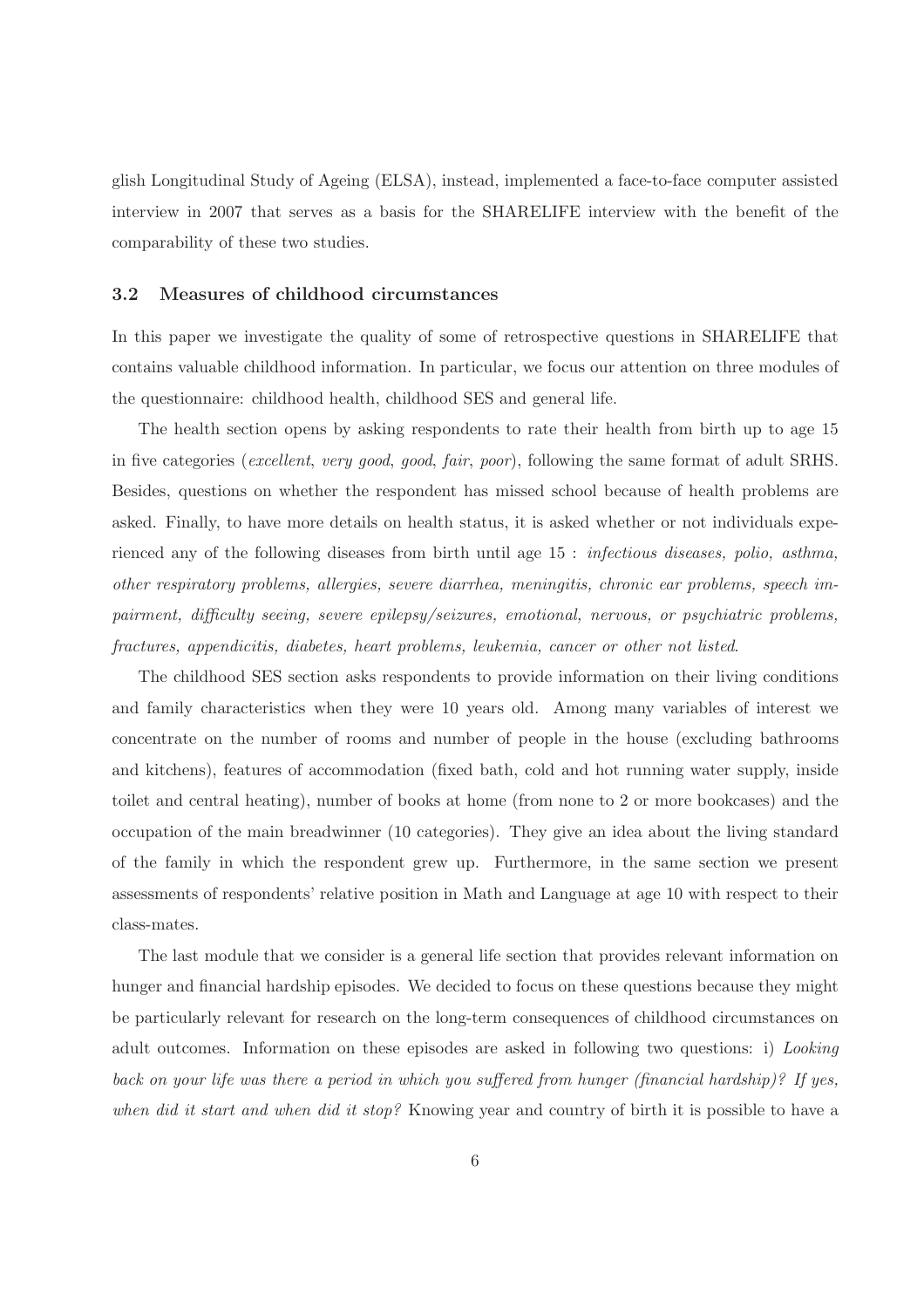general view on the period in which hunger or financial hardship problems have started.

### 4 Results

In this section we present our results. They are organized as follows: in paragraph 4.1 retrospective information on childhood health is exploited by looking at both childhood SRHS and incidence of diseases in the SHARELIFE sample; Section 4.2 shows some descriptive statistics on respondents socio-economic conditions at age 10; finally in Section 4.3 we assess the reliability of self-reported episodes of hunger and financial hardship by using yearly data on GDP per capita for each country and controlling for World War II.

#### 4.1 Childhood health

There are some studies that analyze the relationship between child and adult health by using subjective retrospective measures (SRHS). For instance, Smith (2009b) based on the PSID finds a strong negative impact of poor childhood SRHS on US adults outcomes (health, earnings and labor supply). If we plot a naive correspondence between good health today (after age 50) and health in childhood (age 0-15) using SHARE data we obtain the relationship in Figure 1. At age 60 individuals that were in good health during childhood report good health as adults 15% more often than those whose health in childhood was bad. With our data we cannot cover the whole pathway from childhood to adulthood but we can say that discrepancies between the two groups are higher at age 50 and then shrink as one becomes older.

Figure 1 is informative but it does not reveal the whole story because of the retrospective nature of the data. Thus, before analyzing causal relationships between childhood and adult health, it is important to evaluate the accuracy of retrospective records about health conditions during infancy. As largely explained in Section 2, different solutions have been proposed in the literature to validate such assessments: i) using external medical records; ii) testing the consistency of responses on the same questions over time (Haas 2007) or *iii*) comparing individual responses to aggregate data on prevalence disease rates for a given country and year (Smith 2009a).

None of these methods can be implemented here because SHARELIFE data are not linked to medical records, we have only one wave of retrospective questions and for the moment we lack data on disease prevalence rates in Europe. Nevertheless, the third method could be feasible in the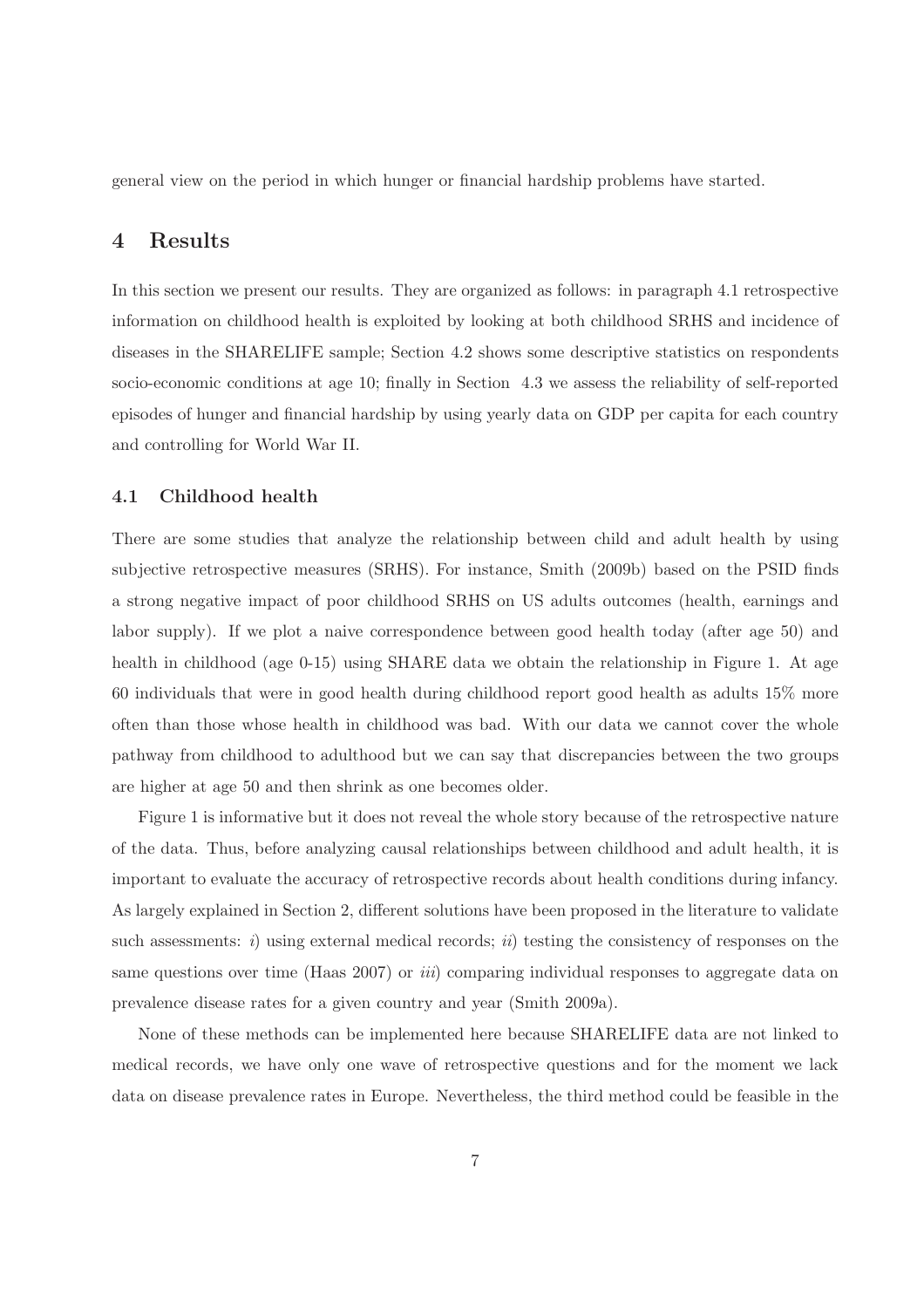near future. The approach we follow, instead, is to analyze the determinants of childhood SRHS using information within SHARELIFE (e.g. selected disease responses and health indicators) and exploiting the cross-country dimension in SHARE.

As in Smith (2009a) and Elo (1998), we start investigating the quality of childhood SRHS by looking at how coherent individuals are in reporting information on selected diseases and frequency with which they went to school when in bad health. Table 1 shows logit estimates where the dependent variable is childhood SRHS being excellent or very good and controls the large set of self reported illness in childhood presented before. This is widely used in the literature to check whether individuals are coherent in answering to similar questions about health. In the first column we control for country fixed effects (baseline specification) while in the second we add controls for a quadratic polynomial in age and a dummy for female. From Table 1 we notice that suffering from illnesses like asthma, respiratory problems, heart trouble, diarrhea, etc. reduces the probability of reporting good health about childhood period. The more severe the disease is greater is the effect. All coefficients have negative sign and are statistically significant at 1% level with the exception of short term diseases like infectious diseases and fractures. The same story can be told about Table 2. Missing school for more than one month or being in hospital three times a year reduces the probability of reporting good health during childhood but in the last case the effect is bigger. Although these two tables are not informative about recall bias and coloring, they suggest that there is a good internal consistency between self-reported information on child SRHS, reported diseases and missing school.

The following analysis concentrates on disease rates within SHARELIFE, with the aim of evaluating the presence of recall bias problem. Table 3 shows how many respondents  $(\%)$  declare to have suffered from a specific disease in their childhood (age 0-15). Results refer to different cohorts. It is noticeable how disease rates decrease sharply with age. For instance, only 76% of individuals aged 70+ report to have had infectious diseases (mumps, chicken pox, etc.) compared to 82% of younger respondents.

There can be two interpretations for this pattern. On one hand, it can be attributable to recall bias, as for older individuals is more difficult to recall selected diseases than is for the younger ones. On the other hand, lower rates for the oldest cohort can be explained by the lack of good technology fifty years ago in diagnosing diseases and by the absence of disease prevention in most of the countries. For this reason, in Table 4 we exploit differences in prevalence rates by geographical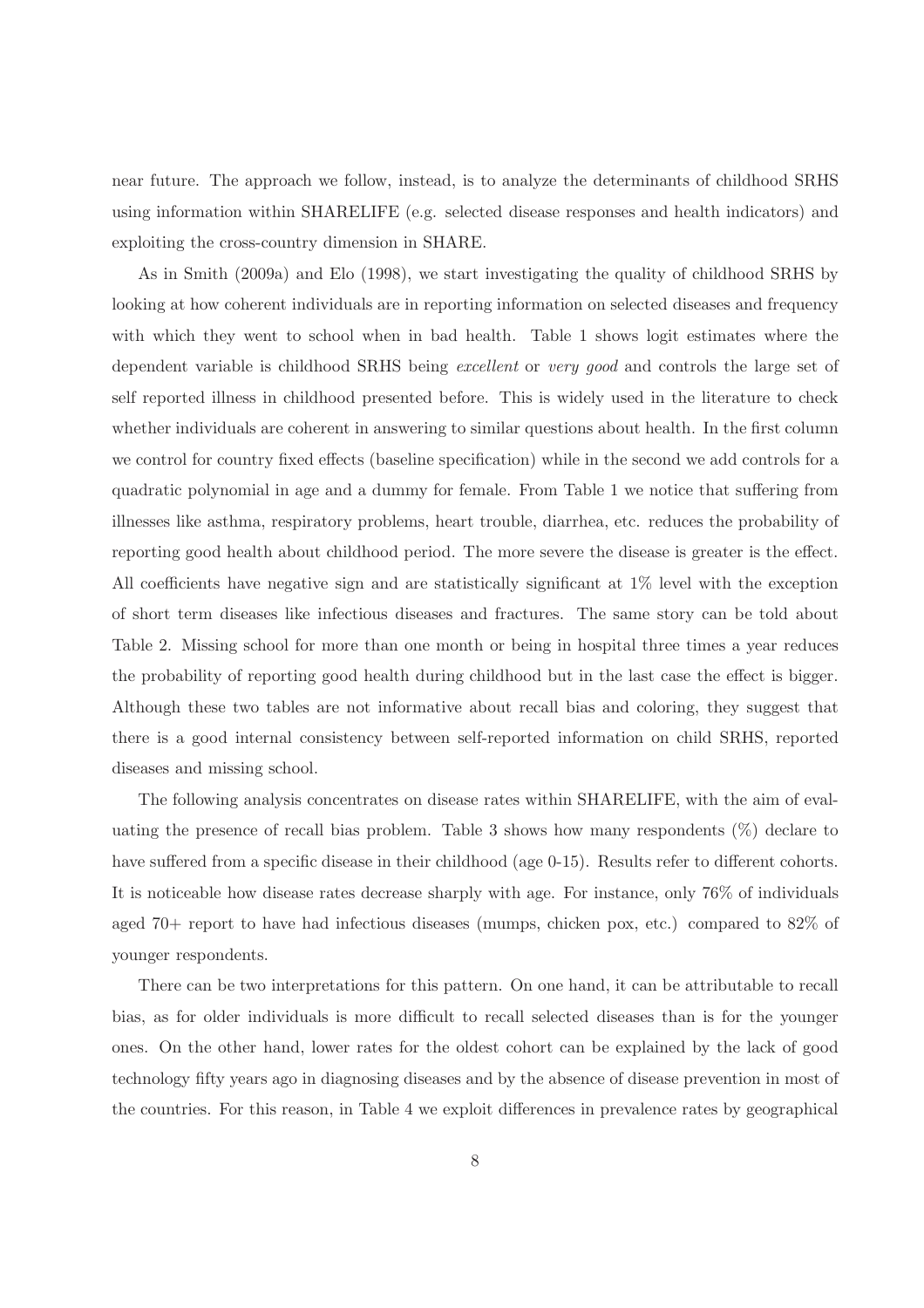areas, to see whether we find a similar pattern across countries. Countries are grouped according to their geographical location that at the time reflected also different stages of the European economic development. For this reason we report in the last row the average GDP per capita by region referring to the period 1926–1956 (GDP per capita is expressed in thousands of 1990 international Geary-Khamis dollars, Maddison 2010). We find a large variation of response rates across countries with low percentages for Mediterranean and Eastern Europe and higher ones for Central Europe and Scandinavia. Individuals born in poorer countries (Italy, Spain, Greece, Czech. Republic, Poland) characterized by a limited access to medical services show lower response rates for most diseases (e.g. infectious diseases, asthma, etc.). Thus, the second interpretation seems to be plausible for our case.

A further check on the recall bias is done in Table 5. We regress the number of chronic diseases (by summing up responses on each disease) on a proxy of memory capacity, which summarizes the outcomes of two cognitive ability tests from wave  $2<sup>3</sup>$ . In the baseline specification we include also a cubic polynomial in age, a dummy for gender and country fixed effect. In the second column we add an indicator for education level (a dummy for an individual having at least a high school degree) and in the last column we control for indicators of childhood SES (e.g. accommodation features, number of books in the house, father's occupation, number of rooms per capita).

It is evident from the fist column that memory capacity is not important in predicting the number of reported chronic diseases, whereas age matters and this is more consistent with the "lack of diagnosis" interpretation rather than recall bias. Education - a significant predictor in the second column - is no longer significant when we include proxies for childhood SES. Similar conclusions arise for the age controls. Standing to our results, recall problems do not matter much for self-reported health diseases, whereas family socio-economic conditions better explain childhood health, being closely linked to health care knowledge and disease prevention in the area of residence of the respondent.

In the end we seek for coloring in childhood SRHS. As thoroughly discussed, this measure could be subject to coloring because health status in adulthood and childhood are contemporaneously reported in SHARELIFE. Since we cannot check the consistency of this question across waves we

 $3$ This two tests consist of a verbal registration and recall of a list of 10 items. Each respondent hears the list only once. The test is carried out immediately after the encoding phase (immediate recall), and then again after the fluency and numeracy questions (delayed recall).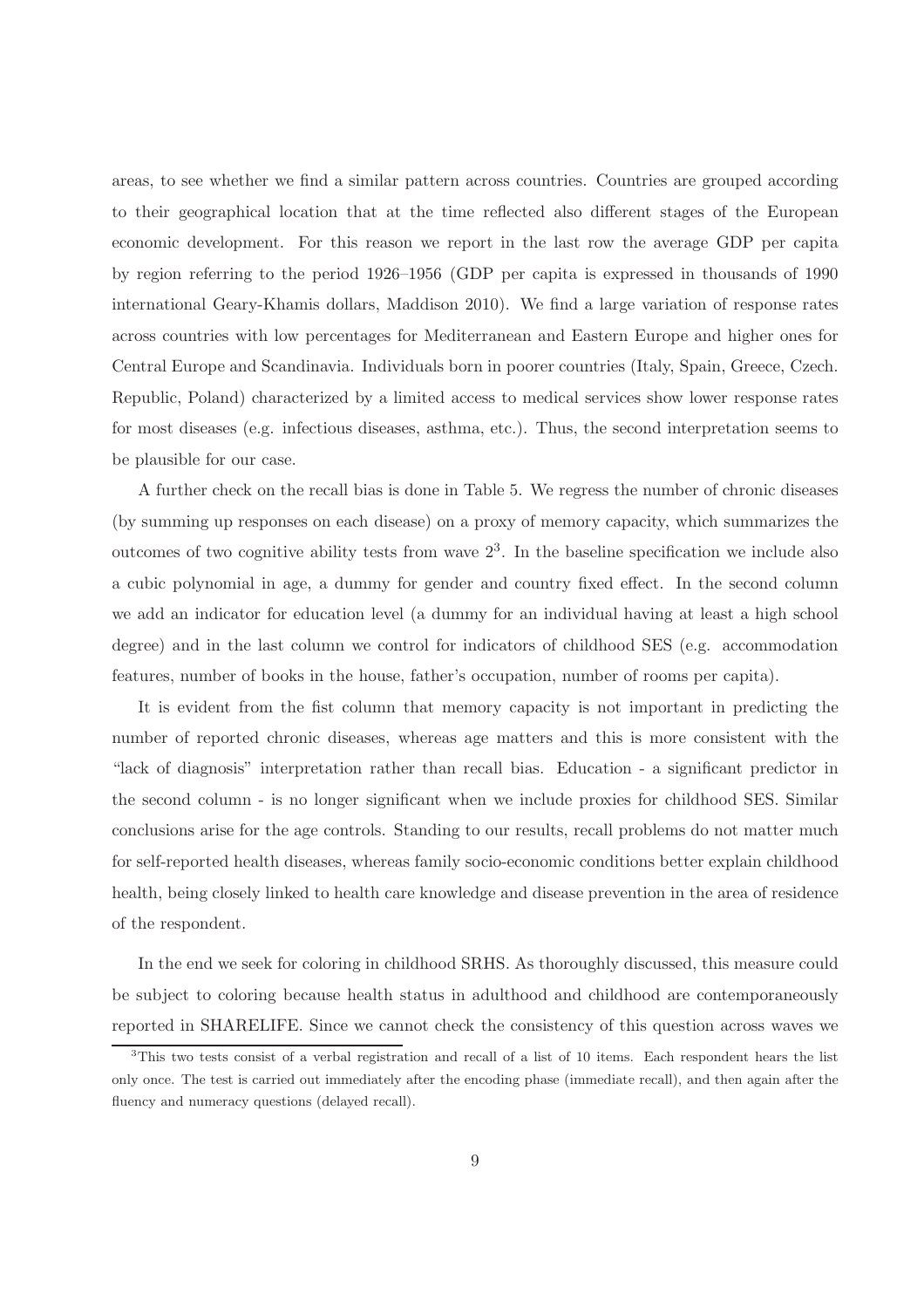adopt a different strategy that exploits the availability of the adult SRHS in wave 2 and 3. Basically, we start assuming that the relationship between childhood SRHS and adult SRHS measured in wave 3 is the same as the relationship between childhood SRHS and adult SRHS measured in wave 2. This assumption although untestable, encloses the idea that the relationship between "true" child health status and "true" adult health status after (on average) 50 or 52 years should be almost the same (wave 2 was released in 2006 and SHARELIFE in 2008). Thus, if we observe a stronger relationship between childhood SRHS and adult SRHS in wave 3 than child health and adult SRHS in wave 2, we can suspect the presence of coloring, probably due to simultaneous reporting of child and adult health status in wave 3. This is done by using the Wald test for the difference in the coefficients of childhood SRHS across two regression models. We opt for a cross-model comparison. In the first equation we regress adult SRHS reported in wave 3 (W3) on childhood SRHS and in the second we use as an outcome adult SRHS in wave 2 (W2). The null hypothesis states that the difference in the coefficients of childhood SRHS is equal to zero. We select the same sample and use calibrated cross-sectional weights provided by SHARE to control for presence of attrition between waves. For more accuracy we perform the test separately for men and women controlling for country fixed effects and a quadratic polynomial in age (results are shown in Table 6). In both cases we reject the null hypothesis that the difference in the coefficients is equal to 0, so we conclude that there is some coloring. Moreover, women seem to be more subject to coloring than men.

#### 4.2 Childhood SES

As mentioned in section 3.2, the childhood SES section offers details about living conditions and school performance of the respondents when they were 10 years old. Such information can be used to evaluate the long lasting effects of childhood background on adult and old age outcomes.

As an example of the predicting power of such variables, Figure 2 shows the relationship between the four childhood SES proxies (number of rooms per capita, number of books, number of facilities and breadwinner's occupation) and the old-age per capita income reported in the second wave of the survey (2006). The blue bars show the average per capita income for those who report a value for the first 3 proxies below the country median, while the red ones above that value. In the case of the breadwinner's main occupation, the blue bar shows those with low skill occupation (mainly blue-collar and elementary occupation). The figure clearly shows that individuals from better off families - with higher value of the four proxies - have on average higher income when older.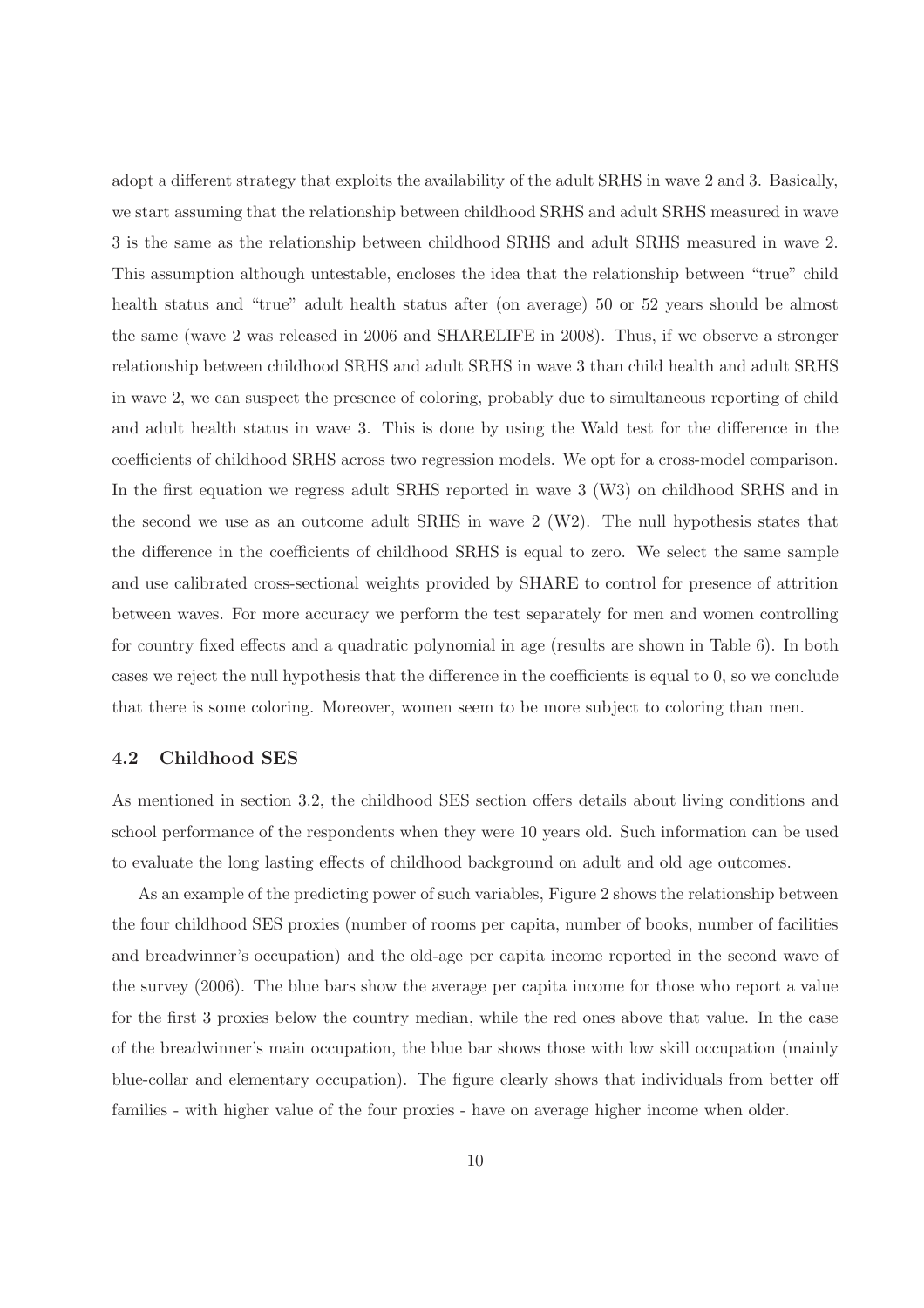In order to measure the quality of these variables we use external data and exploit the crosscountry dimension of SHARE. Table 7 reports summary statistics by country for three of these indicators (excluding number of books at home), with standard errors in parentheses, and shows the average GDP per capita for the time interval 1926–1956 expressed in thousands of 1990 international Geary-Khamis dollars in the last column (Maddison 2010). The first two columns report the average number of rooms per capita and facilities in the accommodation (in a range of 0 to 4). The third one evidences the proportion of individuals whose breadwinner had a low-skill occupation. There is a very large variation in all indicators between and within countries. Mediterranean countries and Poland as one can expect have lower values for number of rooms per capita and facilities within the house than other countries. Looking at low skill occupation,  $86\%$  of the Italian respondents report to have had a parent with a low job position. Scandinavian countries and Switzerland, instead, have the biggest fraction of respondents that grew up in better off households. The validity of such results is confirmed by the historical data on GDP per capita for the reference period (1926-56) reported in the last column. To higher levels of GDP per capita are associated higher average values of the three indicators of living standards.

In the same way, Table 8 compares average years of schooling in 1960 (for individuals aged 25 and over) and the proportion of respondents who report to have had at least a case of books in their accommodation.

As before countries like Italy and Poland, with the lowest values in number of books at home, are associated lower levels of education (years of schooling). This is confirmed by the very high correlation coefficient - 0.69 - between these two indicators. Finally, we look at the self-reported school performances when the respondent was 10. Figure 3 shows the relationship between school performances in math and language and the average years of education reported in wave 2. For each subject there are three categories: i) better than others (blue bars), ii) same as others (red bars), iii) worse than others (green bars). As expected, respondents that report to have performed better than their classmates in math and language at age 10, have on average higher educational attainment. It is worth to remark the differences by gender. For instance, differences in years of education by math level are less marked for females than are for males. This may be due to the lower educational attainment of females from the older cohorts, who very often were obliged to drop out from school earlier (no matter their ability) because of cultural norms.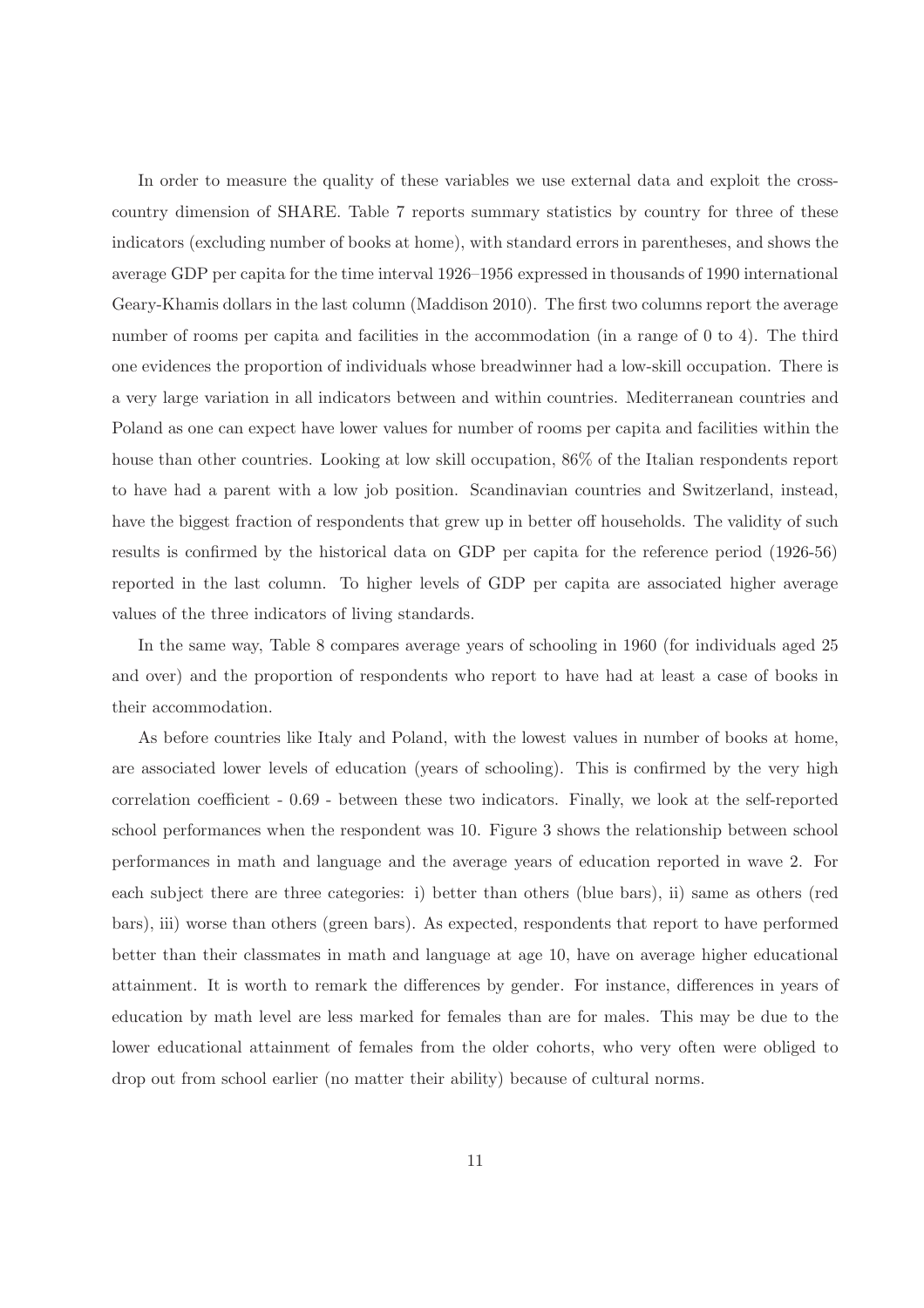#### 4.3 General Life Questions

In this final section, we analyze two aspects of general life section in SHARELIFE: hunger and financial hardship episodes. We concentrate on these two variables because striking childhood events matter for future outcomes. Figure 4 evidences the relationship between hunger and financial hardship episodes from birth to age 15 and adult SRHS in wave 3. The blue bars show the proportion of respondents who report to have excellent or very good health in old age among respondents who do not report hunger of financial hardship episodes in childhood (up to the age of 15), whereas the red bars show the same proportion but among those that do report hunger or financial hardship episode. As expected in the group of people that experienced hunger or financial hardship during childhood we have a very small proportion in very good health condition when old. Although not causal, this strong relationship confirms the importance of childhood events in predicting long-term health outcomes.

As we know malnutrition episodes can be an effect of exogenous shocks like famines, wars, natural disasters (earthquakes). To verify the validity of subjective assessments about hunger episodes it is important to assess when such episodes happened and check whether they are consistent with historical events. In Figure 2 we report the histogram of the years in which hunger episodes have started by country, as reported by respondents. As expected, most of the spikes are in the interval 1939-45 for countries that have been involved greatly in World War II (Netherlands, Poland, Germany, etc.), or in a Civil War (1936-1939 for Spain) and the trend is smoother for those countries that were not active during the war (Switzerland, Denmark).

A more formal test of consistency of these episodes with external data on GDP per capita is shown in Table 9. In this table, we use hunger and financial hardship episodes - reported by the individuals - as an outcome in a logit specification. The idea is to verify whether the reported episodes of hunger and financial hardship are consistent with the macro-economic environment, proxied by the average GDP growth rate (at country level), when the respondent was less than 10 or 15 years old. Each regression includes as baseline controls: country fixed effect, a quadratic polynomial in age and the four proxies for family socio-economic status (rooms per capita, number of facilities, number of books at home and breadwinner's occupational level).

The first panel reports the results for hunger and the second for financial hardship. Columns denote different specifications and outcomes. In particular, the first two columns report the logit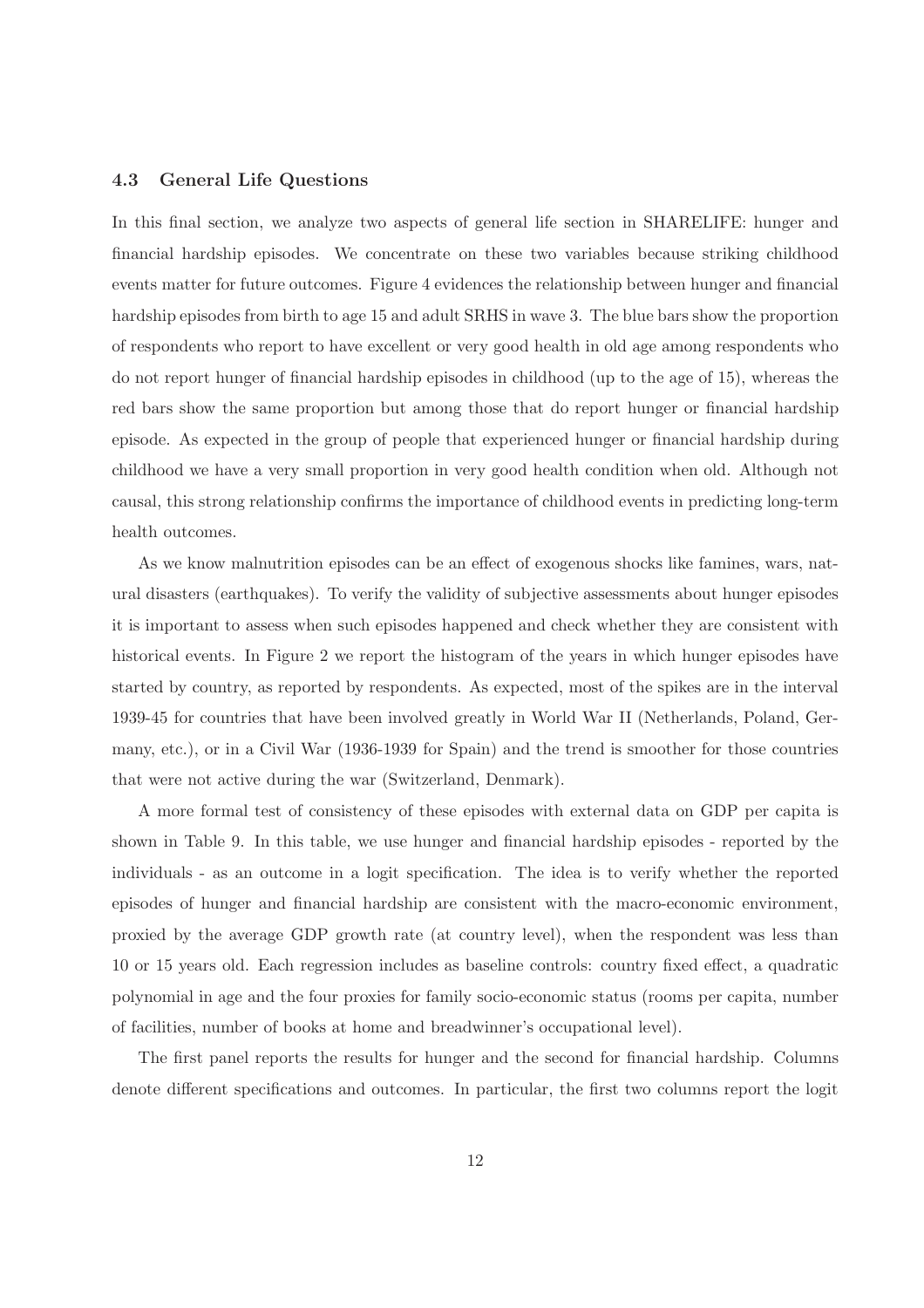estimates on reported hunger (financial hardship) episodes up to age 10, while the other two hunger episodes up to age 15. Starting from the first column of the hunger estimates, there is a noticeable correspondence between hunger episodes and average GDP growth rate. We estimate that a one percent increase in GDP per capita over that interval decreases the probability of reporting hunger episodes to about .72%. This effect, however, may be driven by the WWII that - as seen before - is the period where most of the hunger episodes are concentrated. For this reason the second column includes a dummy variable that is equal to 1 when the respondent was in a country involved in the WWII in the age interval 0-10. Although the inclusion of the dummy variable is positive and significant it only slightly decreases the coefficient of the GDP. In particular, the cohort involved in the WWII shows a 4% increase in the probability of reporting hunger episodes. In order to verify that the control for the average GDP growth is not capturing some country trend effect, we consider a larger interval for hunger episodes (0-15) and we compare the coefficients on two different GDP growth interval (column 3): the old interval (0-10) and the same interval of the dependent variable (0-15). If the average GDP growth rate does capture the effect of macroeconomic conditions and not of other country trends we should observe a significantly larger coefficient in the GDP growth rate interval (0-15). The results confirm this hypothesis. The coefficient in the third column, in fact, is significantly smaller, less then half the coefficient in the fourth column.

Similar considerations arise when we consider financial hardship episodes, except that the effect of GDP growth rates and WWII on the probability of reporting financial hardship episodes is significantly smaller then in the case of hunger.

## 5 Conclusions

The importance of childhood circumstances in determining individuals' future health and economic status is well documented in the literature (Currie 2009, Case et al 2010), so our work should help researchers interested in the causal relationships between childhood events and later life outcomes, in presence of retrospective data.

Except for the case of the childhood self rated health status where we have evidence of some coloring, our results seem to indicate that self-reported childhood information collected in SHARE-LIFE shows a good level of internal and external consistency.

Our findings are consistent with the literature on response errors and the quality of recall data.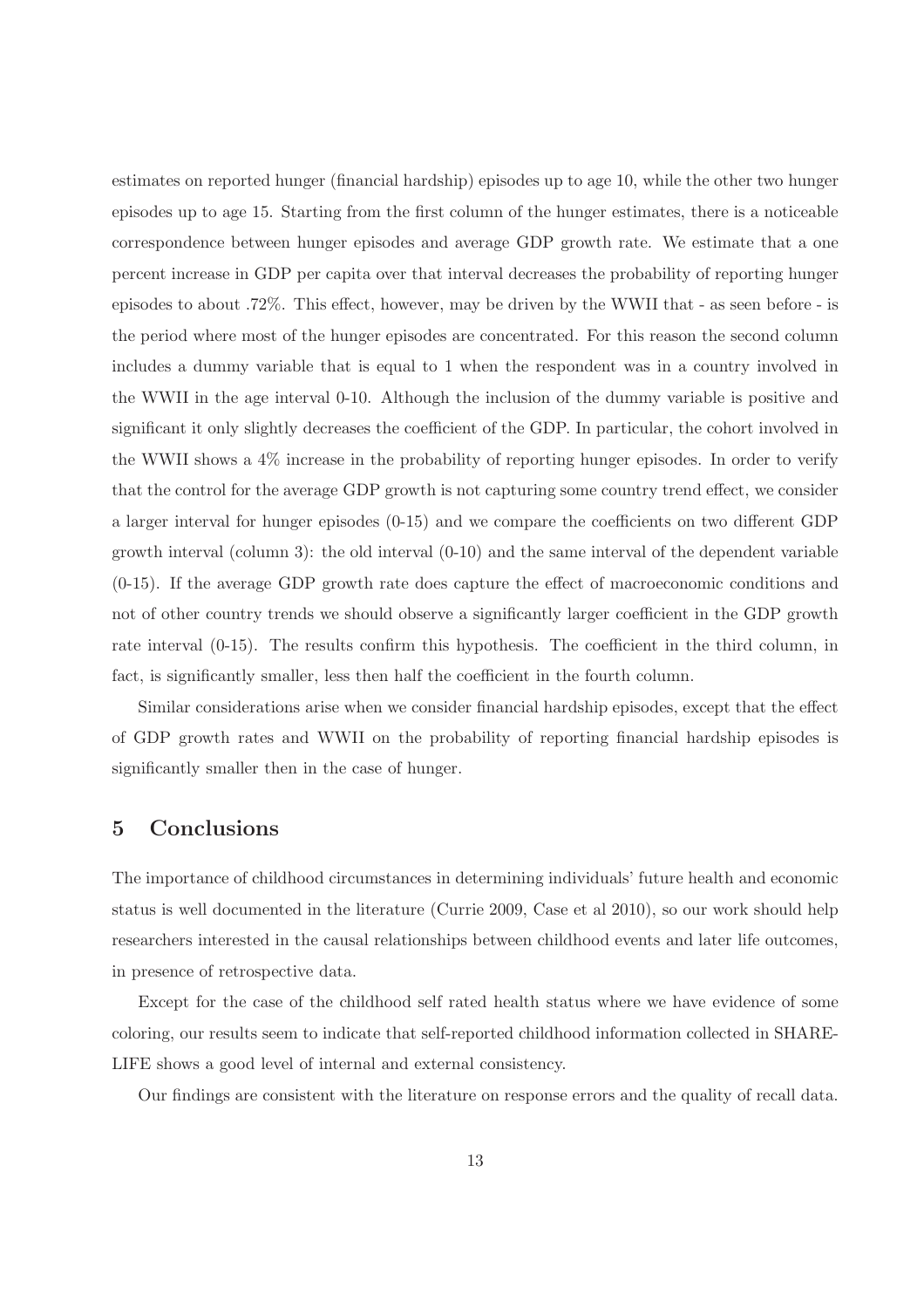Simple socio-demographic information is relatively accurate when supported by modern survey techniques (e.g. life grid), as they may minimize recall bias (e.g. Berney and Blane 2003). At the same time, we show that the recall of specific diseases during childhood is more affected by lower access to medical services around fifty years ago - hence less knowledge about preventive care than by recall bias. This implies that cross-country and cross-cohort comparisons need to take into account differences in terms of socio-economic conditions during childhood, which are influenced by differences in public policy interventions (e.g health care).

Based on the evidence presented in this paper, we expect that similar results should overcome part of skepticism about the retrospective data usage and encourage their collection in a longitudinal study. However, more research is needed before giving a definitive judgment on the reliability of retrospective information on childhood circumstances collected at older ages. In particular, it would be helpful to have repeated subjective assessments of the same childhood information over time in order to verify whether life experience events and the aging process have an influence on the recall of this information.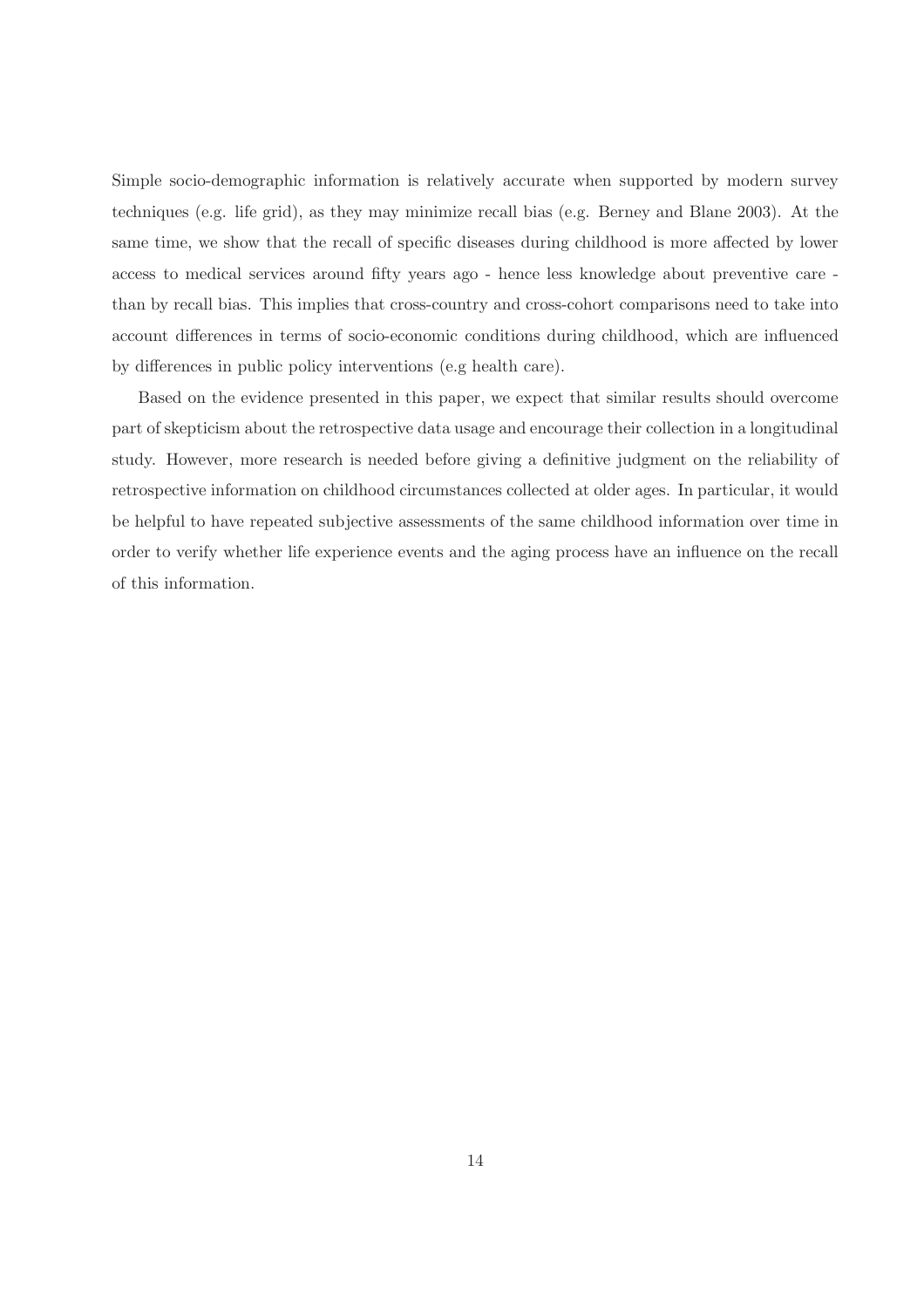# References

- Almond D. and Currie J. "Human Capital Development before Age Five", NBER Working Papers 15827, National Bureau of Economic Research.
- Barker D. (1998) "In utero programming of chronic diseases". Clinical Science, 95: 115–128.
- Beckett M. et al. (2001) "The Quality of Retrospective Data: An Examination of Long-Term Recall in a Developing Country". Journal of Human Resources, 36(3): 593–625.
- Belli R. (1998). "The structure of autobiographical memory and the history calendar: Potential improvements in the quality of retrospective reports in surveys" . Memory, 6(4): 383–407.
- Berney L. and Blane D. (1998) "Collecting retrospective data: Accuracy of recall after 50 years judged against historical records". Social Science and Medicine, 45(10): 1519–1525.
- Berney L. and Blane D. (2003) "The lifegrid method of collecting retrospective information from people at older ages". Research Policy and Planning, 21(2): 13–22.
- Börsch-Supan A. and Jürges H. (2005) "The Survey of Health, Aging, and Retirement in Europe. Methodology". Mannheim Research Institute for the Economics of Aging (MEA).
- Bound J., Brown C. and Mathiowetz N. (2001) "Measurement error in survey data". Handbook of Econometrics, 5(59): 3707–3833. Edited by J. Heckman and E. Leamer, Elsevier Science.
- Börsch-Supan, A. and Schröder M. (2008) "Retrospective data collection in Europe". Mannheim Research Institute for the Economics of Aging (MEA).
- Case A., Lubotsky D. and Paxon C. (2002) "Economic Status and Health in Childhood: The Origins of the Gradient". American Economic Review, 92(5): 1308–1334.
- Case A., Fertig A. and Paxson C. (2005) "The Lasting Impact of Childhood Health and Circumstance". Journal of Health Economics 24(2): 365–389.
- Case A. and Paxson C. (2009) "Early Life Health and Cognitive Function in Old Age". American Economic Review Papers and Proceedings, 99(2): 104–109.
- Case A. (2010) "Causes and consequences of early life health". NBER Working Papers, Working Paper 15637.
- Cunha F. and Heckman J. (2007) "The Technology of Skill Formation". American Economic Review, 97(2): 31–47.
- Currie J. (2009) "Healthy, Wealthy, and Wise? Socioeconmic Status, Poor Health in Childhood, and Human Capital Devleopment". Journal of Economic Literature, 47(1): 87–122.
- Currie J. et al. (2010) "Child Health and Young Adult Outcomes". Journal of Human Resources, 45(3): 517–548.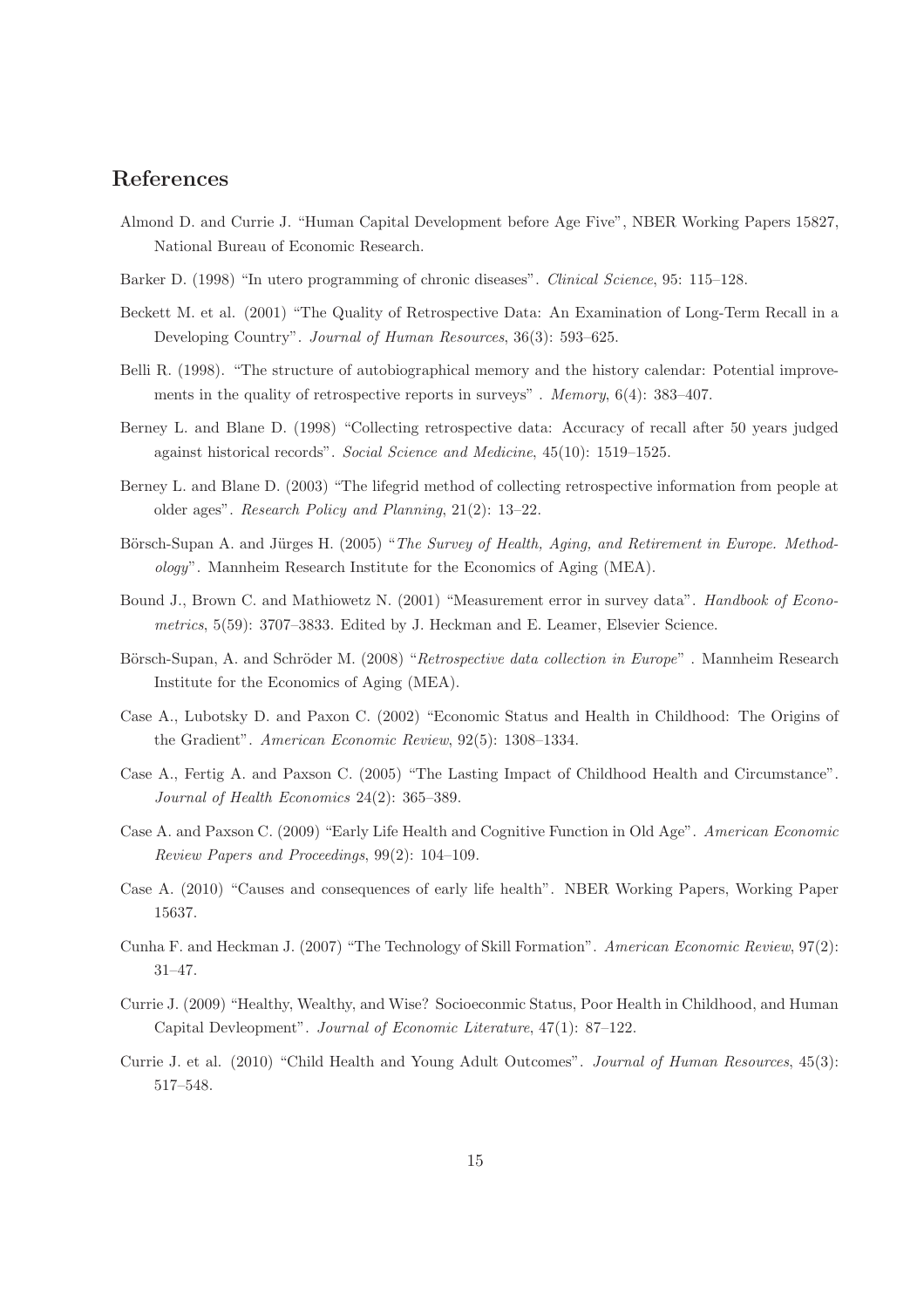- Dex S. (1991) "The Reliability of Recall Data: A Literature Review". ESRC Research Centre of Microsocial Change, WP 11. Colchester: University of Essex.
- Elo I., (1998) "Childhood Conditions and Adult Health: Evidence from the Health and Retirement Study", Working Paper Series No. 98-03. Population Aging Research Center, University of Pennsylvania.
- Elo I and Preston S. (1992) "Effects of Early-Life Conditions on Adult Mortality: A Review". Population Index, 58(2): 186–212.
- Garrouste C. and Paccagnella O. (2010) "Data Quality: Three Examples of Consistency Across SHARE and SHARELIFE", in *SHARELIFE Methodology*. Mannheim Research Institute for the Economics of Aging (MEA).
- Haas S. (2007) "The Long-Term Effects of Poor Childhood Health: An Assessment and Application of Retrospective Reports". Demography, 44(1): 113–135.
- Haas S. and Bishop N. (2010) "What Do Retrospective Subjective Reports of Childhood Health Capture? Evidence from the WLS and the PSID". Research on Aging 32(6): 698–714.
- Gluckman P. and Hanson M. (2005) "The developmental origins of adult disease". Maternal and Child Nutrition, 1(3): 130–141.
- Korbmacher and Schröder (2010) "Non-response when Linking Survey Data with Administrative Data". Paper presented at the 20th International Workshop on Household Nonresponse, Nuremberg, Germany.
- Krall E. et al. (1988) "Recall of childhood diseases". Journal Of Clinical Epidemiology, 41(11): 1059–1064.
- Schröder M. (2011) " Retrospective Data Collection in the Survey of Health, Ageing and Retirement in Europe. SHARELIFE Methodology". Mannheim Research Institute for the Economics of Aging (MEA).
- Smith J. Thomas D. (2004) "Remembrances of Things Past: Test-Retest Reliability of Retrospective Migration Histories". Labor and Demography 0403026, EconWPA.
- Smith J. (2009a) "Reconstructing childhood health histories". Demography. 46(2): 387–403.
- Smith J. (2009b) "The Impact of Childhood Health on Adult Labor Market Outcomes". The Review of Economics and Statistics, 91(3): 478–489.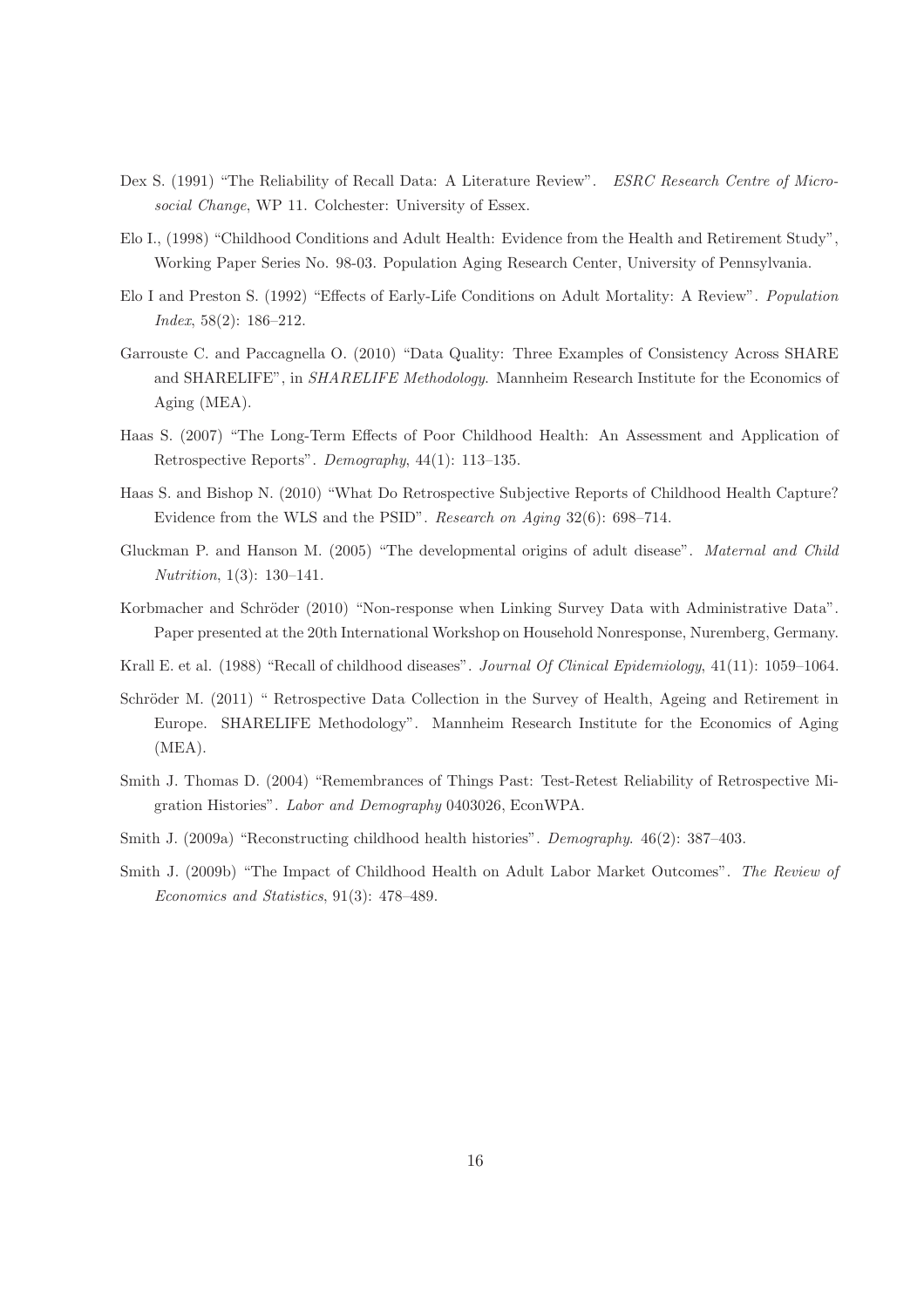# Tables and Figures

|                        | (1)          | (2)          |
|------------------------|--------------|--------------|
| Infectious diseases    | $-0.011$     | $-0.011$     |
| Polio                  | $-2.010$ *** | $-2.052$ *** |
| Asthma                 | $-1.475$ *** | $-1.503$ *** |
| Respiratory problems   | $-0.973$ *** | $-0.977$ *** |
| Allergies              | $-0.829$ *** | $-0.848$ *** |
| <b>Diarrhea</b>        | $-0.903$ *** | $-0.885$ *** |
| Meningitis             | $-0.719$ *** | $-0.726$ *** |
| Ear problem            | $-0.776$ *** | $-0.774$ *** |
| Speech impairment      | $-0.959$ *** | $-1.011$ *** |
| Difficulties seeing    | $-0.745$ *** | $-0.755$ *** |
| Headaches or migraines | $-0.654$ *** | $-0.629$ *** |
| Epilepsy or seizures   | $-1.647$ *** | $-1.700$ *** |
| Depression             | $-0.697$ *** | $-0.664$ *** |
| Fractures              | 0.099        | 0.047        |
| Appendicite            | $-0.290$ *** | $-0.281$ *** |
| <b>Diabetes</b>        | $-2.085$ *** | $-2.139$ *** |
| Heart problem          | $-1.301$ *** | $-1.313$ *** |
| Cancer                 | $-4.439$ *** | $-4.350$ *** |
| Demographics           |              | X            |
| Country FE             | X            | X            |
| $\overline{N}$         | 25185        | 25183        |
| Pseudo- $R^2$          | 0.076        | 0.079        |

Table 1: Logit estimates child self-reported health status (excellent, very good).

Logit estimates for childhood self-reported health: 1 "excellent, very good" and 0 "good, fair, poor". Demographic controls include a quadratic polynomial in age and a dummy for female. We add country fixed effects (Italy is the reference country). Standard errors are robust to heteroskedasticity. Significance levels: (\*) p-values between 10 and 5 percent; (\*\*) p-values between 5 and 1 percent; (\*\*\*) p-values less than 1 percent.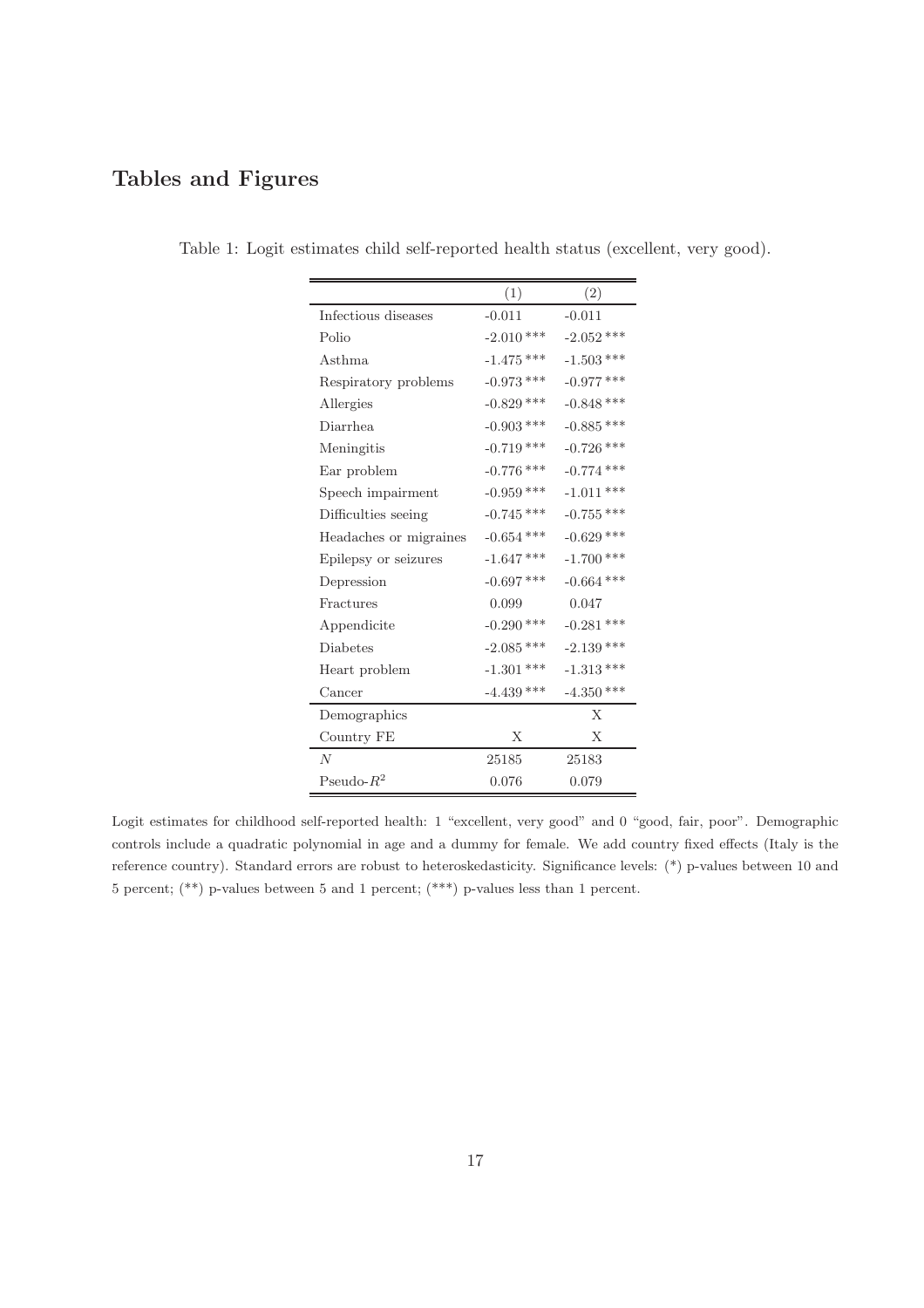|                               | (1)          | $\left( 2\right)$ |
|-------------------------------|--------------|-------------------|
| Miss school $> 1$ month       | $-0.464$ *** | $-0.478$ ***      |
| Miss school $> 1$ month (bed) | $-0.852$ *** | $-0.837$ ***      |
| In hospital 3 times a year    | $-0.593$ *** | $-0.613$ ***      |
| Demographics                  |              | X                 |
| Country FE                    | Х            | X                 |
| N                             | 25082        | 25080             |
| Pseudo- $R^2$                 | 0.071        | 0.074             |

Table 2: Logit estimates child self-reported health status.

Logit estimates for child self-reported health: 1 "excellent, very good" and 0 "good, fair, poor". Demographic controls include a quadratic polynomial in age and a dummy for female. We add country fixed effects (Italy is the reference country). Standard errors are robust to heteroskedasticity. Significance levels: (\*) p-values between 10 and 5 percent;  $(**)$  p-values between 5 and 1 percent;  $(***)$  p-values less than 1 percent.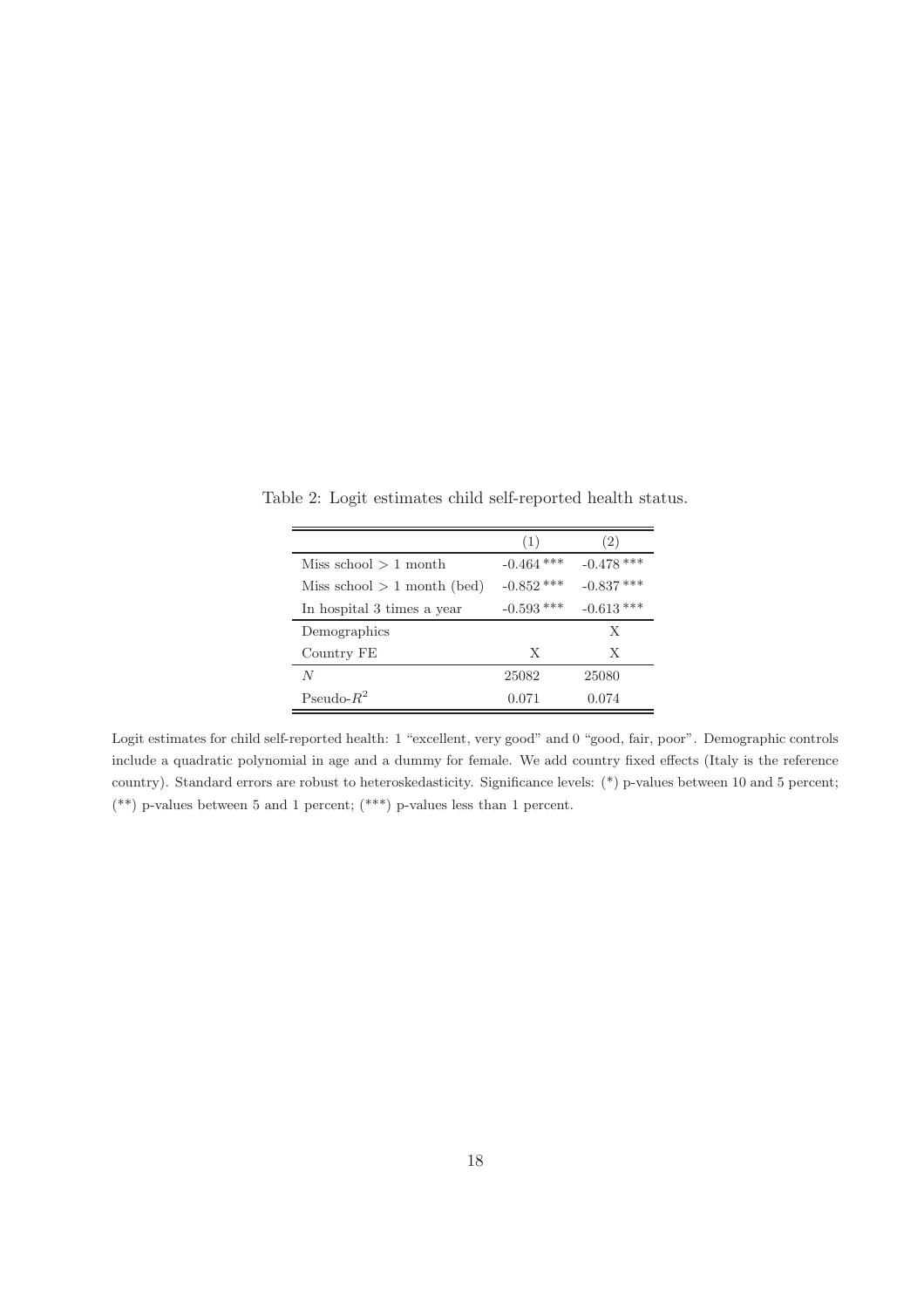| Age in $2008$          | 50-60             | $61 - 70$         | $71 +$      |
|------------------------|-------------------|-------------------|-------------|
| Year of birth          | 1948-1958         | 1938-1947         | 1918-1937   |
| Age $15$               | 1963-1973         | 1953-1962         | 1933-1952   |
| Child Diseases         | <b>SE</b><br>Mean | <b>SE</b><br>Mean | Mean SE     |
| Infectious diseases    | 83.23 (0.40)      | 82.17(0.41)       | 76.95(0.47) |
| Meningitis             | 0.96(0.10)        | 0.92(0.10)        | 0.49(0.08)  |
| <b>Asthma</b>          | 2.04(0.15)        | 1.90(0.15)        | 1.76(0.15)  |
| <b>Diarrhea</b>        | 0.93(0.10)        | 1.18(0.12)        | 0.82(0.10)  |
| Respiratory problems   | 3.36(0.20)        | 2.87(0.18)        | 2.87(0.19)  |
| Allergies              | 4.17(0.21)        | 2.87(0.18)        | 2.16(0.16)  |
| Speech impairment      | 0.84(0.10)        | 0.48(0.07)        | 0.30(0.06)  |
| Heart trouble          | 0.65(0.09)        | 0.78(0.09)        | 0.65(0.09)  |
| Ear problem            | 2.93(0.18)        | 2.41(0.16)        | 2.11(0.16)  |
| Headaches or migraines | 4.19(0.21)        | 4.23(0.21)        | 3.56(0.20)  |
| Fractures              | 9.82(0.32)        | 7.38(0.28)        | 4.98(0.24)  |
| Appendicite            | 9.46(0.31)        | 9.73(0.31)        | 6.65(0.28)  |
| Depression             | 1.24(0.12)        | 1.06(0.11)        | 0.56(0.08)  |
| <b>Diabetes</b>        | 0.11(0.04)        | 0.08(0.03)        | 0.05(0.02)  |
| Cancer                 | 0.03(0.02)        | 0.02(0.02)        | 0.02(0.02)  |
| Epilepsy or seizures   | 0.64(0.08)        | 0.38(0.07)        | 0.17(0.05)  |
| Leukemia               | 0.01(0.01)        | 0.07(0.03)        | 0.00(0.00)  |
| N                      | 8881              | 8914              | 8240        |

Table 3: Child diseases  $(\%)$ , by age.

Table shows disease rates (%) in SHARELIFE, by age group. Calculations are based on individuals answers (whether they have experienced or not a certain disease from birth until age 15). We report the mean and the standard error for each cohort and disease (in %). Year of birth and year of their 15th birthday are shown on top of the table to highlight the period in which they were children.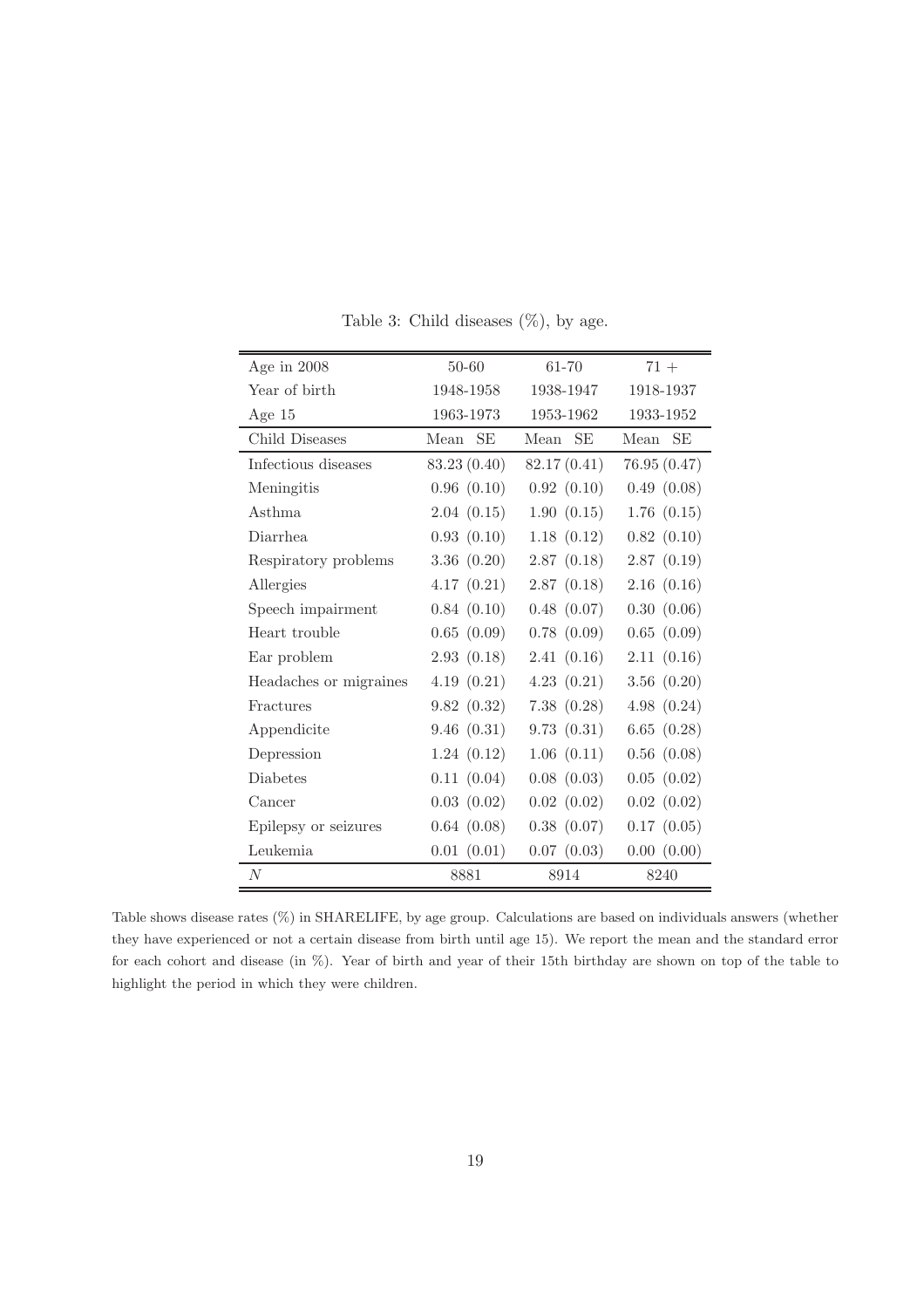|                        | Central Europe | Eastern Europe | Mediterranean | Scandinavian |
|------------------------|----------------|----------------|---------------|--------------|
| Infectious diseases    | 83.60          | 66.52          | 76.74         | 93.93        |
| Meningitis             | 0.72           | 1.22           | $0.52\,$      | 1.12         |
| <b>Asthma</b>          | 2.01           | $0.55\,$       | 1.14          | 2.89         |
| Diarrhea               | 1.61           | 0.71           | 0.49          | 1.19         |
| Respiratory problems   | 3.09           | 2.44           | 2.70          | 1.84         |
| Allergies              | 2.99           | 0.79           | 2.26          | 5.70         |
| Speech impairment      | 0.62           | 0.41           | 0.24          | 1.22         |
| Heart trouble          | 1.36           | 1.36           | 0.28          | 0.68         |
| Ear problem            | 2.77           | 2.21           | 1.75          | 5.02         |
| Headaches or migraines | 5.27           | 2.82           | 2.84          | 5.95         |
| Fractures              | 8.39           | 7.46           | 4.86          | $9.35\,$     |
| Appendicite            | 11.44          | 4.38           | 7.43          | 6.69         |
| Depression             | 1.33           | 0.64           | 0.55          | 1.93         |
| <b>Diabetes</b>        | $0.06\,$       | $0.02\,$       | 0.06          | 0.02         |
| Cancer                 | 0.01           | 0.00           | 0.10          | 0.02         |
| Epilepsy or seizures   | 0.42           | 0.19           | 0.26          | 1.14         |
| Leukemia               | 0.06           | 0.00           | 0.00          | 0.00         |
| GDP per capita         | 5.111          | 2.729          | 2.671         | 5.614        |
| $\overline{N}$         | 11.128         | 3.716          | 7.274         | 3.917        |

Table 4: Child diseases (%), by geographic area.

Table reports disease rates (%) in SHARE, by geographic area: Mediterranean (Greece, Italy, Spain,), Scandinavia (Denmark, Sweden), Central Europe (Austria, Belgium, Germany, France, Netherlands, Switzerland), Eastern Europe (Czech. Republic, Poland) We proxy individuals place of birth by their actual residence. Calculations are based on individuals answers (whether they have experienced or not a certain disease from birth until age 15).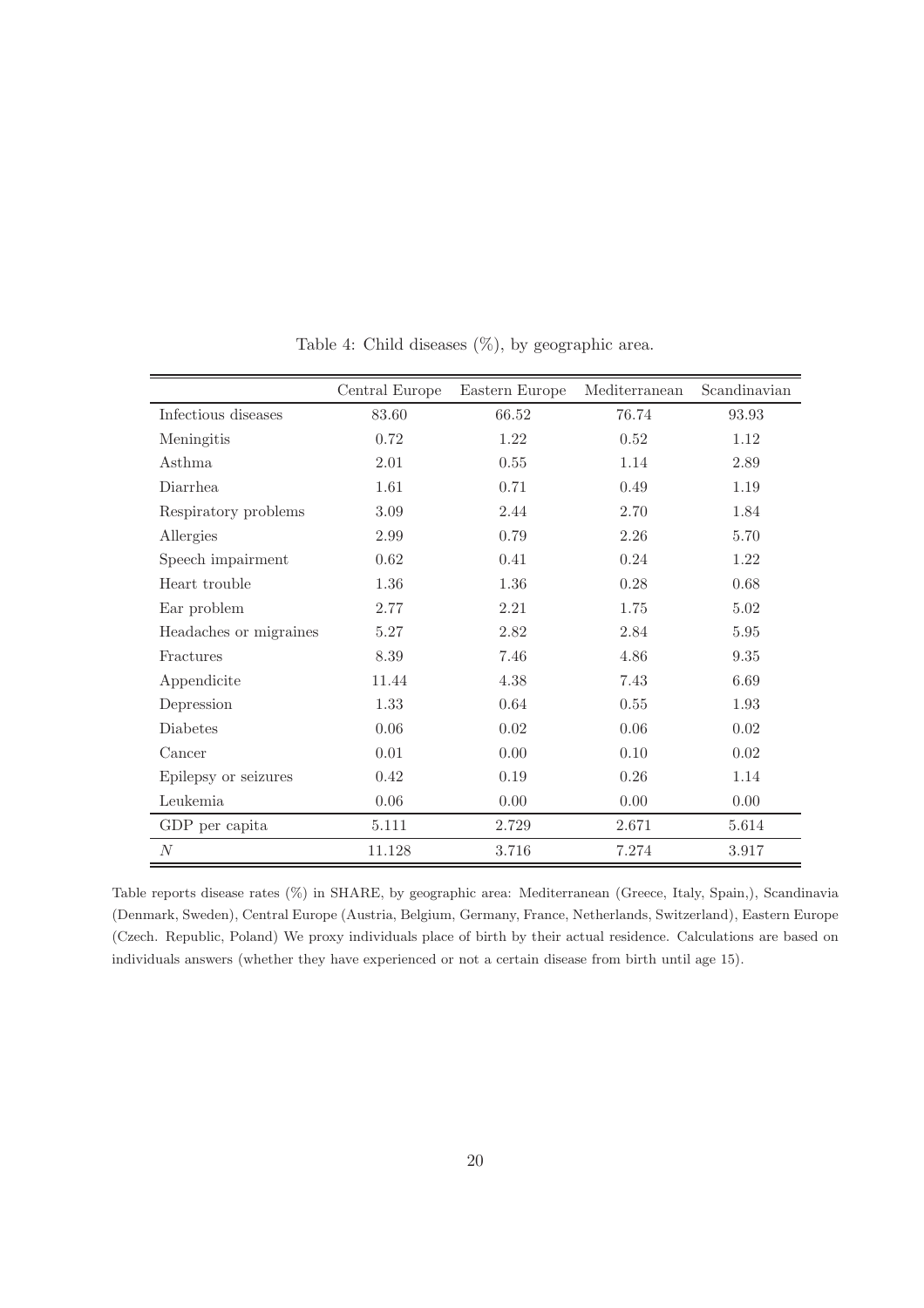| Age                   | $-0.003$ *** | $-0.003**$ | $-0.002$ |
|-----------------------|--------------|------------|----------|
|                       | (0.001)      | (0.001)    | (0.001)  |
| $Age^2$               | $-0.001$     | $-0.001$   | $-0.004$ |
|                       | (0.020)      | (0.020)    | (0.020)  |
| $Age^3$               | $-0.000$     | $-0.000$   | $-0.000$ |
|                       | (0.001)      | (0.001)    | (0.001)  |
| Memory                | 0.000        | $-0.001$   | $-0.003$ |
|                       | (0.002)      | (0.002)    | (0.002)  |
| Education             |              | $0.037***$ | 0.013    |
|                       |              | (0.014)    | (0.014)  |
| Other controls:       |              |            |          |
| Female, country f.e.  | X            | X          | X        |
| childhood SES proxies |              |            | X        |
| N                     | 20290        | 20290      | 20290    |

Table 5: OLS estimates number of chronic diseases during childhood (self-reported).

OLS estimates for number of chronic diseases in childhood. Such variable is constructed by summing up all the experienced diseases. We control for a cubic polynomial in age, a dummy for female and country fixed effects (Italy is the reference country). Memory is a proxy for cognitive ability and is constructed using the outcomes from two cognitive tests: recall first and recall delayed. We use years of schooling as a proxy for education level and consider variables such as number of books in the house when 10, number of rooms per capita and a dummy for breadwinner's low skill occupation when 10 as proxies for family socio-economic status. Standard errors are robust to heteroskedasticity. Significance levels: (\*) p-values between 10 and 5 percent; (\*\*) p-values between 5 and 1 percent; (\*\*\*) p-values less than 1 percent.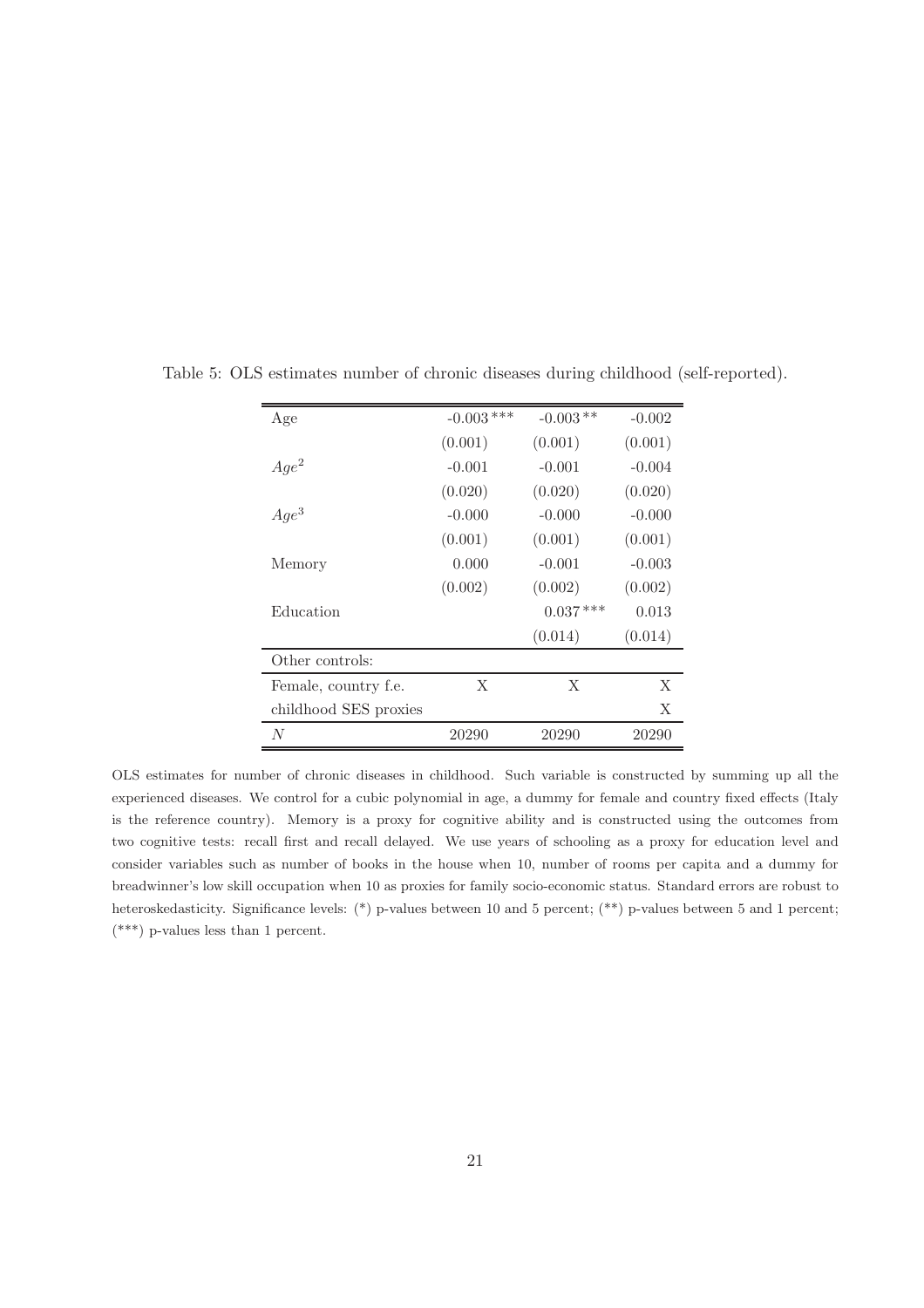|                        | $W2$ (Male) | W3 (Male)  | W <sub>2</sub> (Female) | W3 (Female) |
|------------------------|-------------|------------|-------------------------|-------------|
| childhood SRHS         | $0.156***$  | $0.186***$ | $0.135***$              | $0.181***$  |
|                        | (0.017)     | (0.018)    | (0.013)                 | (0.014)     |
| N                      | 10212       | 10212      | 12460                   | 12460       |
| $R^2$                  | 0.060       | 0.079      | 0.099                   | 0.113       |
| Wald test:             |             |            |                         |             |
| childhood SRHS[W2]-    |             | 3.73       |                         | 11.33       |
| childhood $SRHS[W3]=0$ |             | (0.0536)   |                         | (0.0008)    |

Table 6: OLS estimates of adult self-reported health by wave and gender.

Logit estimates of adult SRHS: 1 "excellent, very good" and 0 "good, fair, poor"; childhood SRHS 1 "excellent, very good" and 0 "good, fair, poor", by gender and participation in wave 2 and 3. We control for a quadratic polynomial in age. Standard errors are robust to heteroskedasticity. Significance levels: (\*) p-values between 10 and 5 percent; (\*\*) p-values between 5 and 1 percent; (\*\*\*) p-values less than 1 percent.

Table 7: Childhood background proxies by country and average GDP per capita in thousand 1990 international Geary-Khamis dollars.

| Country     | Rooms p.c. | $N$ . facilities | Low skill occ. | GDP   |
|-------------|------------|------------------|----------------|-------|
| Austria     | 0.69(0.45) | 1.49(1.56)       | 0.83(0.38)     | 3.682 |
| Belgium     | 0.99(0.48) | 1.80(1.70)       | 0.76(0.43)     | 5.062 |
| Czech Rep.  | 0.56(0.27) | 2.30(1.56)       | 0.78(0.41)     | 3.121 |
| Denmark     | 0.91(0.41) | 3.00(1.93)       | 0.79(0.41)     | 5.804 |
| France      | 0.82(0.44) | 2.13(1.78)       | 0.73(0.44)     | 4.557 |
| Germany     | 0.78(0.40) | 2.12(1.57)       | 0.75(0.43)     | 4.477 |
| Greece      | 0.54(0.23) | 1.32(1.40)       | 0.88(0.32)     | 2.174 |
| Italy       | 0.56(0.36) | 1.43(1.57)       | 0.86(0.35)     | 3.426 |
| Netherlands | 0.80(0.36) | 2.37(1.13)       | 0.74(0.44)     | 5.441 |
| Poland      | 0.38(0.25) | 0.62(1.29)       | 0.91(0.29)     | 2.338 |
| Spain       | 0.62(0.41) | 1.25(1.45)       | 0.88(0.32)     | 2.414 |
| Sweden      | 0.77(0.41) | 3.19(2.00)       | 0.75(0.43)     | 5.424 |
| Switzerland | 0.88(0.39) | 3.14(1.66)       | 0.74(0.44)     | 7.449 |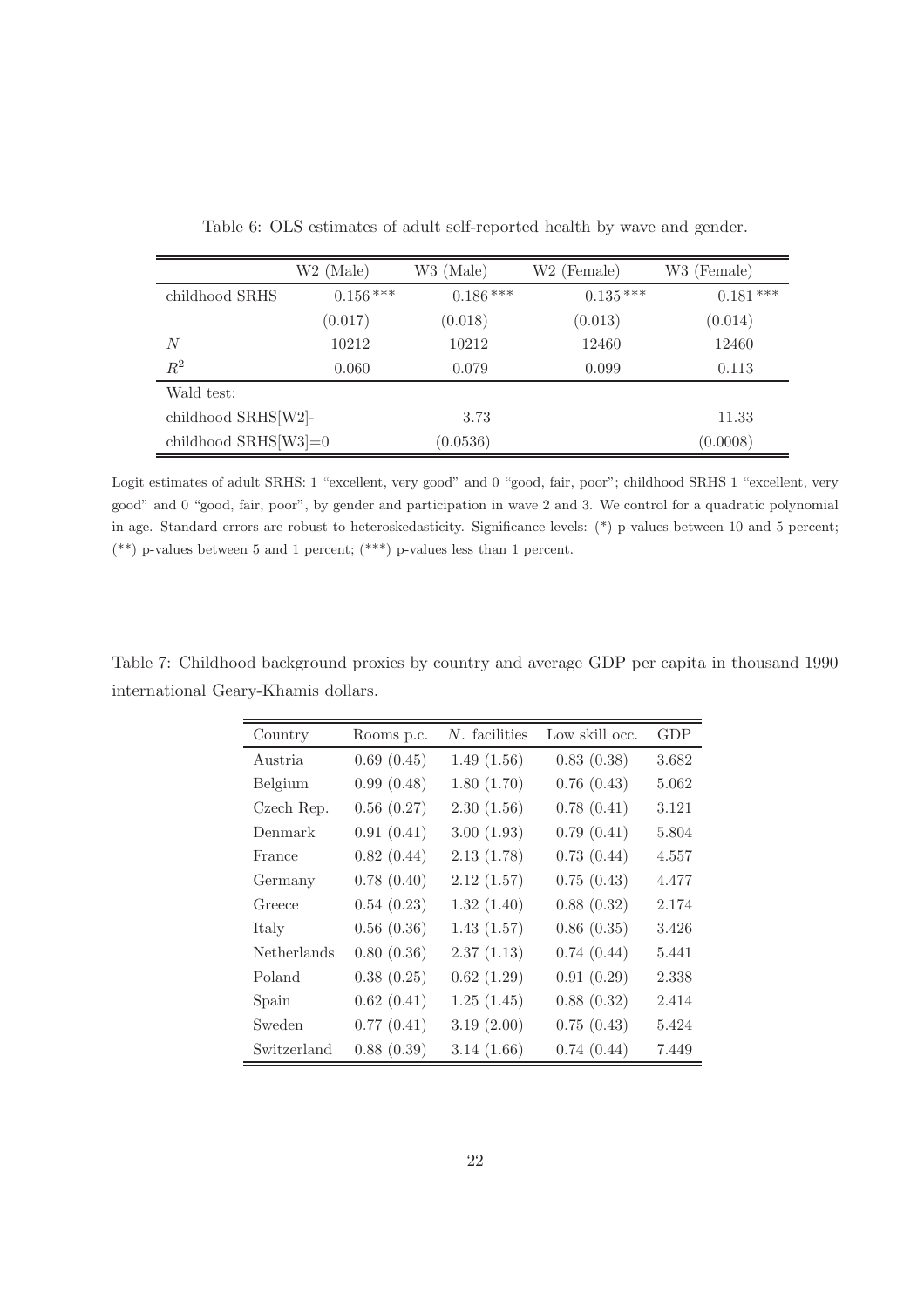| Country     | Years of schooling | One bookcase |
|-------------|--------------------|--------------|
| Austria     | 6.71               | .15          |
| Belgium     | 7.46               | .27          |
| Czech Rep.  | 9.39               | .34          |
| Denmark     | 8.95               | .45          |
| France      | 5.78               | .25          |
| Germany     | 9.48               | .29          |
| Greece      | 4.64               | .11          |
| Italy       | 4.56               | .09          |
| Netherlands | 5.27               | .33          |
| Poland      | 6.74               | .14          |
| Spain       | 3.64               | .14          |
| Sweden      | 7.65               | .37          |
| Switzerland | 7.30               | .41          |
| Correlation |                    | .69          |

Table 8: Comparison between average year of schooling in 1960 (population 25+) and the proportion of respondents reporting at least one bookcase of books in their childhood accommodation.

 $\overline{\phantom{0}}$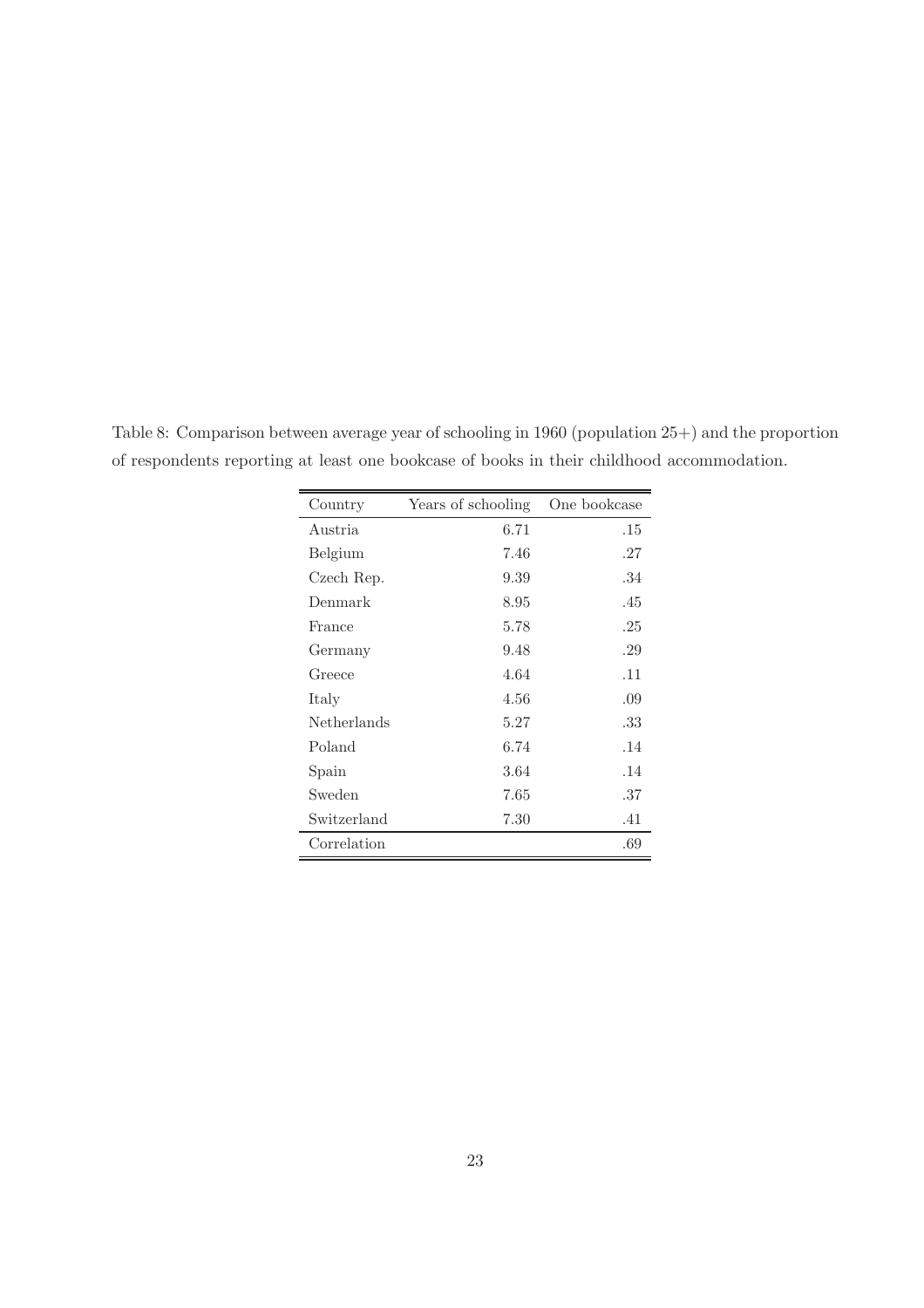|                      |              | Hunger      |                    |                                                       |
|----------------------|--------------|-------------|--------------------|-------------------------------------------------------|
| Before age $\leq$    | 10           | 10          | 15                 | 15                                                    |
| $\triangle$ GDP 0-10 | $-0.725$ *** | $-0.587***$ | $-0.399$ ***       |                                                       |
|                      | (0.122)      | (0.102)     | (0.117)            |                                                       |
| WWII 0-10            |              | $0.045***$  |                    |                                                       |
|                      |              | (0.011)     |                    |                                                       |
| $\triangle$ GDP 0-15 |              |             |                    | $-0.864$ ***                                          |
|                      |              |             |                    | (0.198)                                               |
| Controls:            |              |             |                    | quadratic in age, sex, country f.e. and childhood SES |
| $\overline{N}$       | 20081        | 20081       | 20081              | 20081                                                 |
| Pseudo $R^2$         | 0.132        | 0.140       | 0.140              | 0.142                                                 |
|                      |              |             |                    |                                                       |
|                      |              |             | Financial Hardship |                                                       |
| Before age $\leq$    | 10           | 10          | 15                 | 15                                                    |
| $\Delta$ GDP 0-10    | $-0.116**$   | $-0.078*$   | $-0.067$           |                                                       |
|                      | (0.045)      | (0.043)     | (0.055)            |                                                       |
| WWII 0-10            |              | $0.009$ *** |                    |                                                       |
|                      |              | (0.004)     |                    |                                                       |
| $\triangle$ GDP 0-15 |              |             |                    | $-0.195**$                                            |
|                      |              |             |                    | (0.084)                                               |
| Controls:            |              |             |                    | quadratic in age, sex, country f.e. and child SES     |
| $\overline{N}$       | 19943        | 19943       | 19943              | 19943                                                 |
| Pseudo $R^2$         | 0.098        | 0.104       | 0.100              | 0.102                                                 |

Table 9: Logit estimates of hunger and financial hardship episodes (marginal effects).

Logit estimates for having suffered hunger (financial hardship) between age 0-10 (age 0-15). In each case we control for country average GDP growth rates for years in which individuals were between age 0-10 (age 0-15). Data on GDP per capita are taken from Maddison tables (2010). We include a dummy for World War II (individuals being 10 or 15 years old between 1939–1945). We also control for a quadratic polynomial in age, a dummy for female, country fixed effects and child socio-economic status proxies (number of books, room per capita, etc).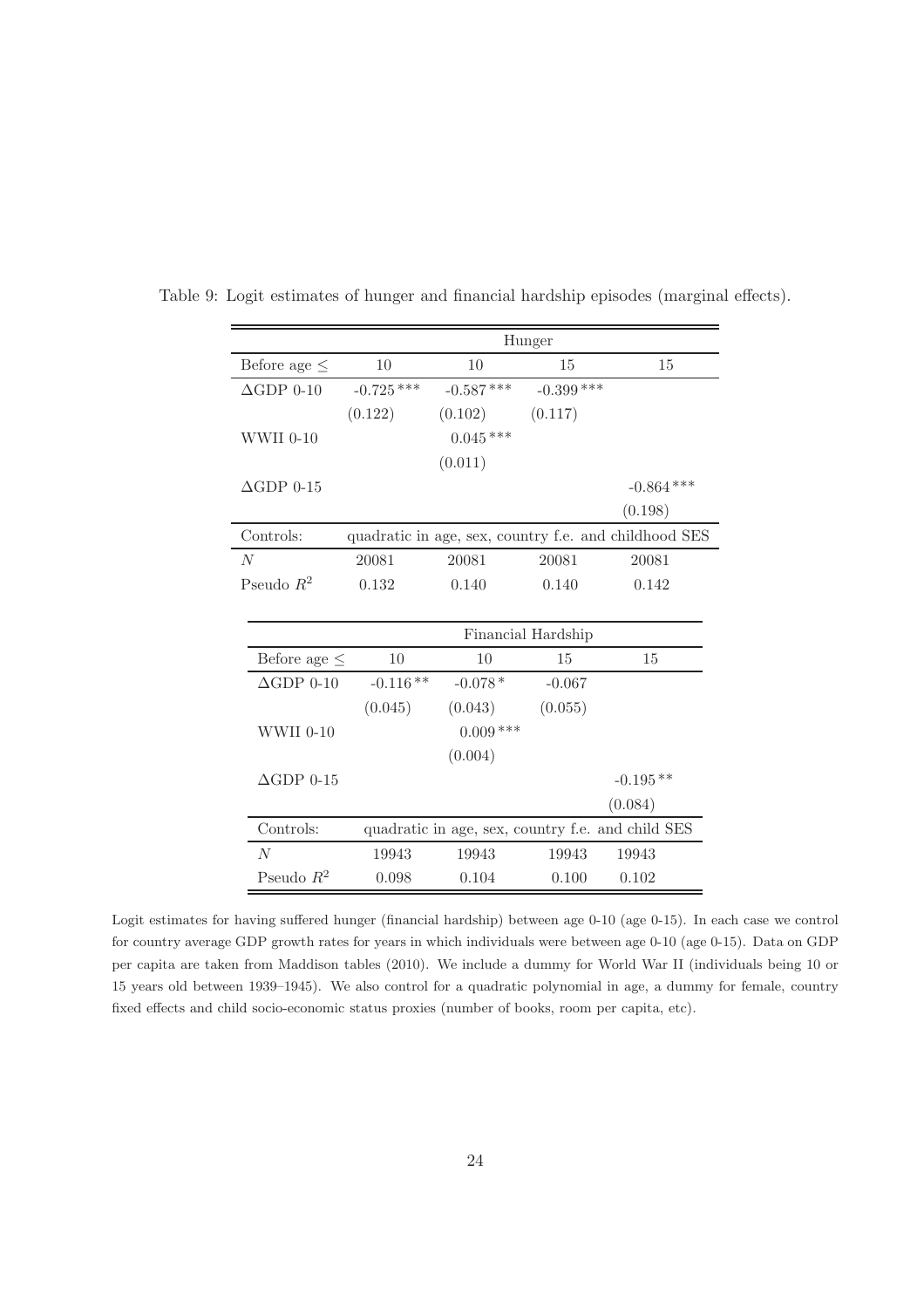

Figure 1: Childhood and adult SRHS.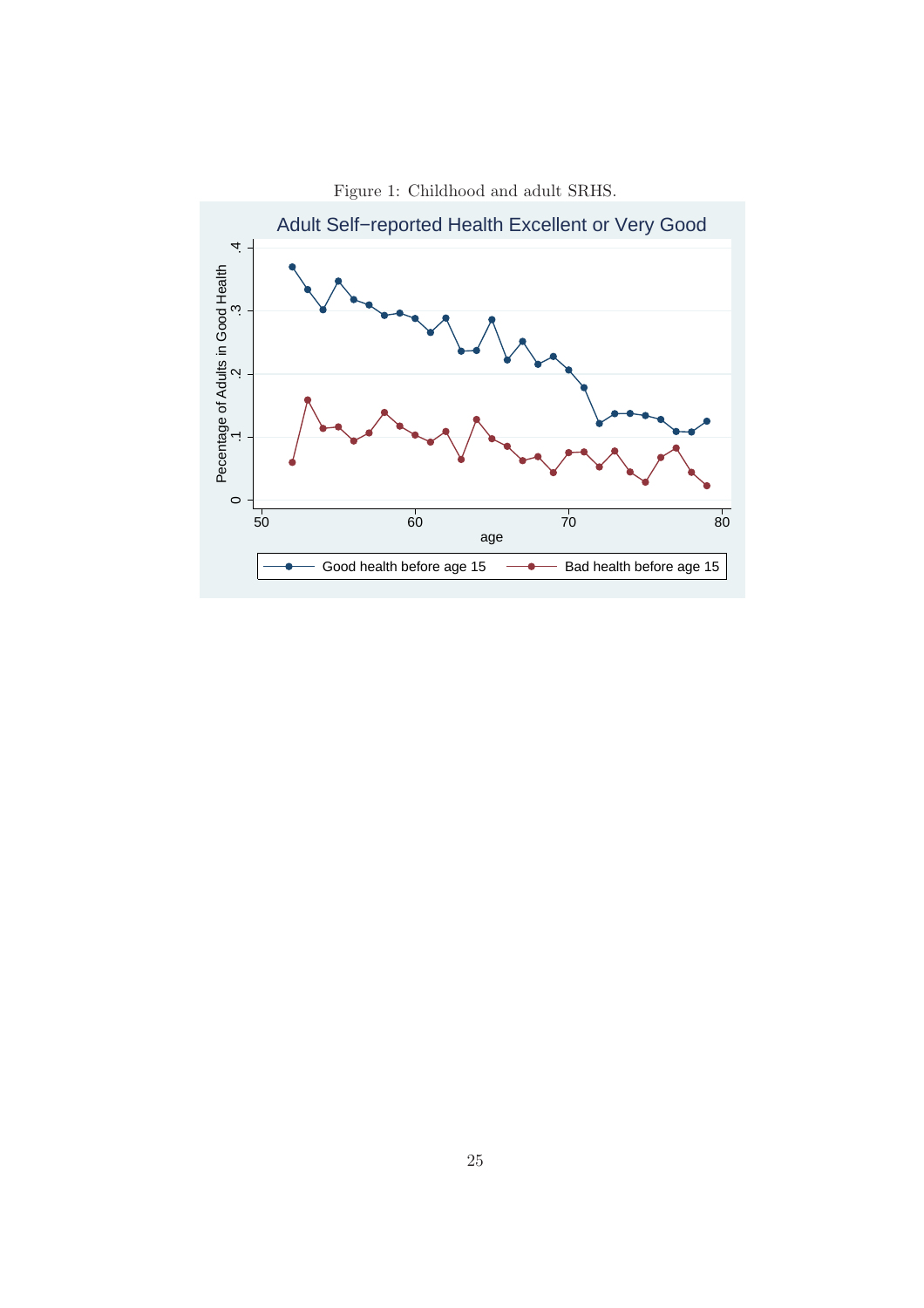

Figure 3: School performance at 10 and years of education.

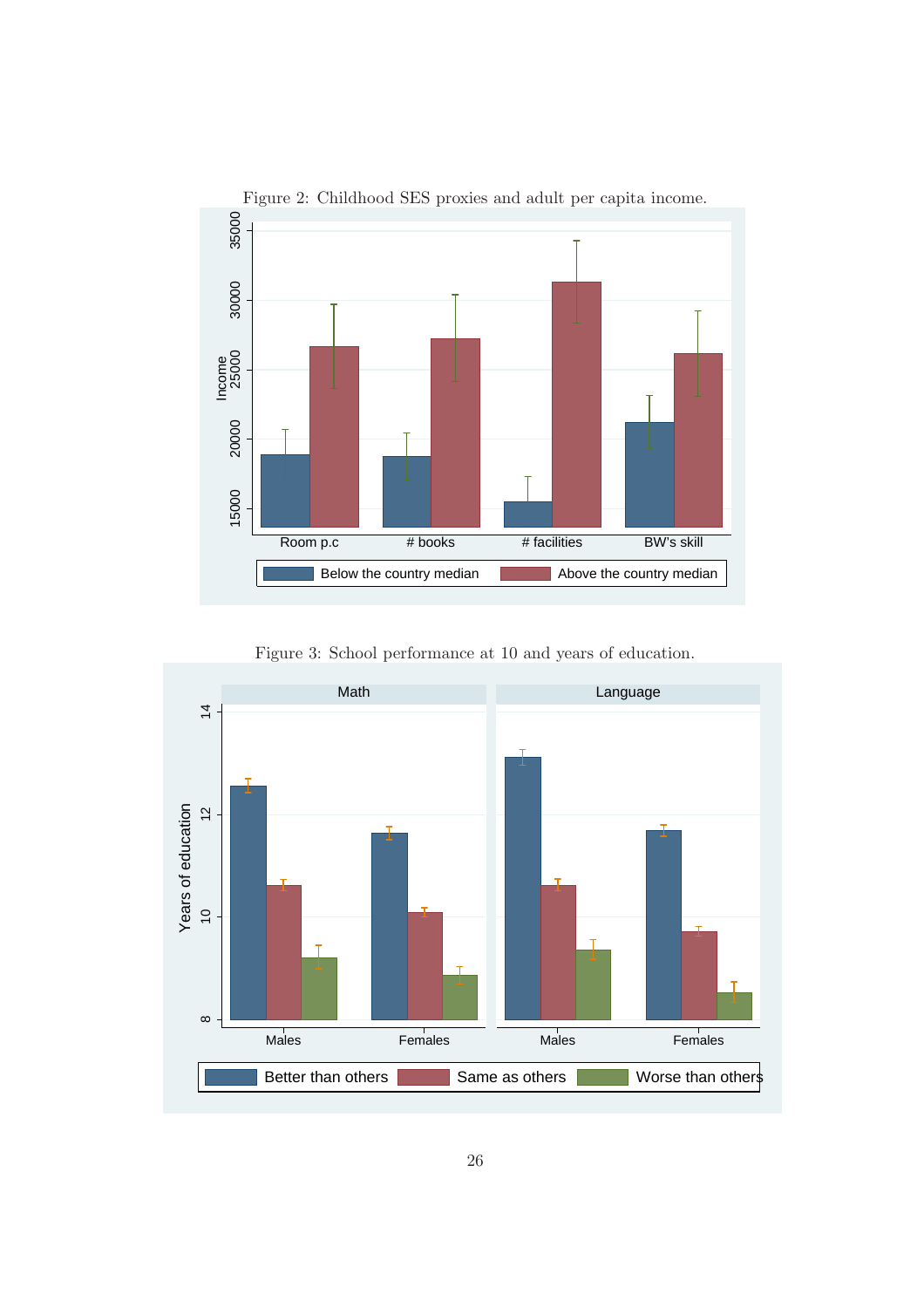

Figure 4: Childhood hunger and financial hardship and adult health.